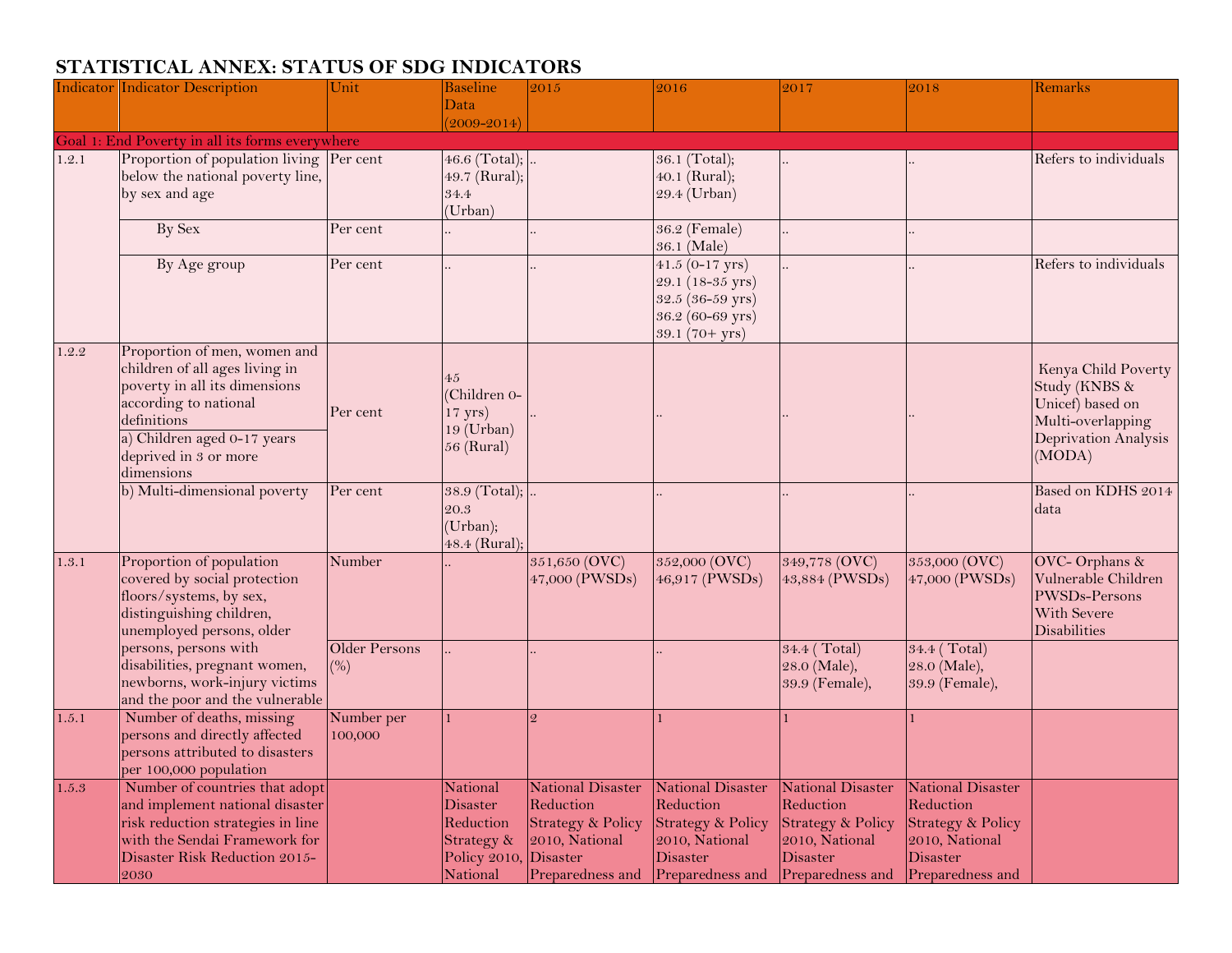|       | <b>Indicator Indicator Description</b>                                                                                                                                                                   | Unit     | Baseline<br>Data                                                         | 2015                                                                                               | 2016                                                                                   | 2017                                                                                    | 2018                                                                               | Remarks                                                                                                                                                                                      |
|-------|----------------------------------------------------------------------------------------------------------------------------------------------------------------------------------------------------------|----------|--------------------------------------------------------------------------|----------------------------------------------------------------------------------------------------|----------------------------------------------------------------------------------------|-----------------------------------------------------------------------------------------|------------------------------------------------------------------------------------|----------------------------------------------------------------------------------------------------------------------------------------------------------------------------------------------|
|       |                                                                                                                                                                                                          |          | $(2009 - 2014)$                                                          |                                                                                                    |                                                                                        |                                                                                         |                                                                                    |                                                                                                                                                                                              |
|       |                                                                                                                                                                                                          |          | Disaster<br>Preparednes Strategies<br>s and<br>Response<br>Strategies    | Response                                                                                           | Response<br>Strategies                                                                 | Response<br>Strategies                                                                  | Response<br><b>Strategies</b>                                                      |                                                                                                                                                                                              |
| 1.5.4 | Proportion of local<br>governments that adopt and<br>implement local disaster risk<br>reduction strategies in line with<br>national risk reduction<br>strategies                                         | Per cent | 100                                                                      | 100                                                                                                | 100                                                                                    | 100                                                                                     | 100                                                                                | All the 47 County<br>Governments have<br>mainstreamed<br>Disaster Risk<br>Management<br>Planning which is<br>implemented through<br>the County<br>Integrated<br>Development Plans<br>(CIDPs) |
| 1.a.1 | Proportion of domestically<br>generated resources allocated<br>by the government directly to<br>poverty reduction programmes                                                                             | Per cent | $2.5$ (NG-<br>$\vert$ CDF);<br>20<br>(Counties)                          | $2.5$ (NG-CDF);<br>20 (Counties)                                                                   | $2.5$ (NG-CDF);<br>20 (Counties)                                                       | $2.5$ (NG-CDF);<br>24.2 (Counties)                                                      | $2.5$ (NG-CDF);<br>22.2 (Counties)                                                 | National<br>Government (NG)-<br>Constituency<br>Development Fund<br>(poverty share) and<br>Equalisation fund<br>used as proxies                                                              |
| 1.a.2 | Proportion of total government Per cent<br>spending on essential services<br>education, health and social<br>protection)                                                                                 |          | 15.6<br>(Education);<br>$2.5$ (health);<br>$2.9$ (Social<br>protection): | 21.2 (Total); 20.7 (Total);<br>15.3 (Education);<br>$1.7$ (Health);<br>3.7 (Social<br>protection); | $20.4$ (Total);<br>14.3 (Education);<br>$2.5$ (Health);<br>3.7 (Social<br>protection); | 22.3 (Total);<br>16.0 (Education);<br>$2.4$ (Health);<br>$3.8$ (Social)<br>protection); | 22.2 (Total);<br>14.5 (Education);<br>3.2 (Health);<br>4.5 (Social<br>protection); |                                                                                                                                                                                              |
|       | Goal 2: End hunger, achieve food security and improved nutrition and promote sustainable agriculture                                                                                                     |          |                                                                          |                                                                                                    |                                                                                        |                                                                                         |                                                                                    |                                                                                                                                                                                              |
| 2.1.1 | Prevalence of<br>undernourishment                                                                                                                                                                        | Per cent |                                                                          |                                                                                                    | 24.2                                                                                   |                                                                                         |                                                                                    |                                                                                                                                                                                              |
| 2.1.2 | Prevalence of moderate or<br>severe food insecurity in the<br>population, based on the Food<br><b>Insecurity Experience Scale</b><br>(FIES)                                                              | Per cent | 33.4                                                                     |                                                                                                    | 56.5 (Moderate or<br>severe)<br>19.1 (Severe)                                          |                                                                                         |                                                                                    | <b>Baseline figure refers</b><br>to 20 of the 47<br>counties                                                                                                                                 |
| 2.2.1 | Prevalence of stunting (height<br>for age $\leq -2$ standard deviation<br>from the median of the World<br>Health Organization (WHO)<br>Child Growth Standards)<br>among children under 5 years<br>of age | Per cent | 26.0 (Total); $\left   \right $<br>29.7 (Male);<br>22.3<br>(Female)      |                                                                                                    | 29.9 (Total);<br>32.8 (Male);<br>$26.9$ (Female)                                       |                                                                                         |                                                                                    |                                                                                                                                                                                              |
| 2.2.2 | a)Prevalence of malnutrition                                                                                                                                                                             | Per cent | 4.0 (Total);                                                             |                                                                                                    | 6.7 (Total);                                                                           |                                                                                         |                                                                                    |                                                                                                                                                                                              |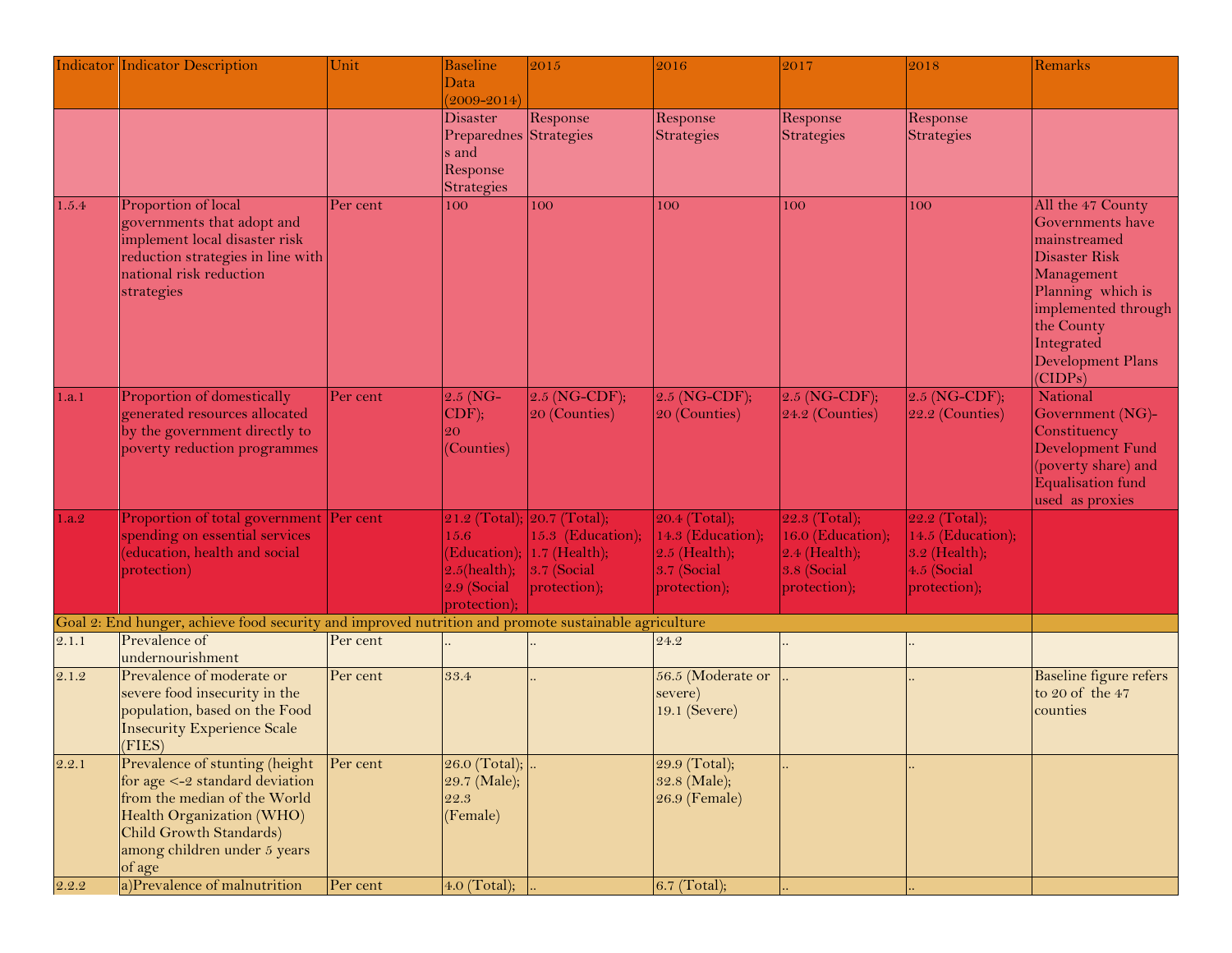|       | Indicator Indicator Description                                         | Unit                           | <b>Baseline</b> | 2015 | 2016           | 2017           | 2018           | Remarks                       |
|-------|-------------------------------------------------------------------------|--------------------------------|-----------------|------|----------------|----------------|----------------|-------------------------------|
|       |                                                                         |                                | Data            |      |                |                |                |                               |
|       |                                                                         |                                | $(2009 - 2014)$ |      |                |                |                |                               |
|       | (weight for height <- 2 standard                                        |                                | 4.4 (Male);     |      | 7.2 (Male);    |                |                |                               |
|       | deviation from the median of                                            |                                | 3.7 (Female)    |      | $6.1$ (Female) |                |                |                               |
|       | the WHO Child Growth                                                    |                                |                 |      |                |                |                |                               |
|       | Standards) among children                                               |                                |                 |      |                |                |                |                               |
|       | under 5 years of age, by type                                           |                                |                 |      |                |                |                |                               |
|       | (wasting)                                                               |                                |                 |      |                |                |                |                               |
|       | b)Prevalence of malnutrition                                            | Per cent                       | 4.1 (Total);    |      | 4.9 (Total);   |                |                |                               |
|       | (weight for height $> +2$                                               |                                | 4.7 (Male);     |      | 4.7 (Male);    |                |                |                               |
|       | standard deviation from the                                             |                                | 3.5 (Female)    |      | $6.5$ (Female) |                |                |                               |
|       | median of the WHO Child                                                 |                                |                 |      |                |                |                |                               |
|       | Growth Standards) among                                                 |                                |                 |      |                |                |                |                               |
|       | children under 5 years of age,                                          |                                |                 |      |                |                |                |                               |
|       | by type (overweight)                                                    |                                |                 |      |                |                |                |                               |
| 2.a.1 | The agriculture orientation                                             | Index                          | 0.09            | 0.05 | 0.06           | 0.06           | 0.06           |                               |
|       | index for government                                                    |                                |                 |      |                |                |                |                               |
|       | expenditures                                                            |                                |                 |      |                |                |                |                               |
| 2.c.1 | Indicator of food price                                                 | Per cent                       | 8.7             | 11.4 | 10.1           | 13.4           | 1.37           | food inflation as a           |
|       | anomalies                                                               |                                |                 |      |                |                |                | proxy                         |
|       | Goal 3: Ensure healthy lives and promote well-being for all at all ages |                                |                 |      |                |                |                |                               |
| 3.1.1 | Maternal mortality ratio                                                | Deaths per                     | 362             |      |                |                |                |                               |
|       |                                                                         | 100,000 live                   |                 |      |                |                |                |                               |
|       |                                                                         | births                         |                 |      |                |                |                |                               |
| 3.1.2 | Proportion of births attended                                           | Per cent                       | 61.8            |      | 70.2           |                |                |                               |
|       | by skilled health personnel                                             |                                |                 |      |                |                |                |                               |
| 3.2.1 | Under-five mortality rate                                               | Deaths per '000                | $\overline{52}$ |      |                |                |                |                               |
|       |                                                                         | live births                    |                 |      |                |                |                |                               |
|       |                                                                         |                                | 22              |      |                |                |                |                               |
| 3.2.2 | Neonatal mortality rate                                                 | Deaths per '000<br>live births |                 |      |                |                |                |                               |
|       |                                                                         |                                |                 |      |                |                |                |                               |
| 3.3.2 | Tuberculosis incidence per                                              | Number per                     |                 |      |                | 181            |                |                               |
|       | 100,000 population                                                      | 100,000                        |                 |      |                |                |                |                               |
|       |                                                                         | population                     |                 |      |                |                |                |                               |
| 3.3.3 | Malaria incidence per 1,000                                             | New infections                 | 225             | 173  | 182            | 62             |                | <b>Facility</b> based disease |
|       | population                                                              | per '000                       |                 |      |                |                |                | incidence.                    |
|       |                                                                         | population                     |                 |      |                |                |                |                               |
| 3.3.4 | Hepatitis B incidence per                                               | Number per                     | $\overline{27}$ | 11   | 14             | $\overline{Q}$ |                |                               |
|       | 100,000 population                                                      | 100,000                        |                 |      |                |                |                |                               |
|       |                                                                         | population                     |                 |      |                |                |                |                               |
| 3.4.2 | <b>Suicide Mortality Rate</b>                                           | Number per                     |                 | 5    |                | 9              | $\mathfrak{D}$ | rate per 100,000 is           |
|       |                                                                         | 1,000,000                      |                 |      |                |                |                | negligible                    |
|       |                                                                         | population                     |                 |      |                |                |                |                               |
| 3.6.1 | Death rate due to road traffic                                          | Deaths per                     | 11              | 12   | 11             | 13             | 13             |                               |
|       | injuries                                                                | 100,000                        |                 |      |                |                |                |                               |
|       |                                                                         | population                     |                 |      |                |                |                |                               |
| 3.7.1 | Proportion of women of                                                  | Per cent                       | 70.7            |      |                |                |                |                               |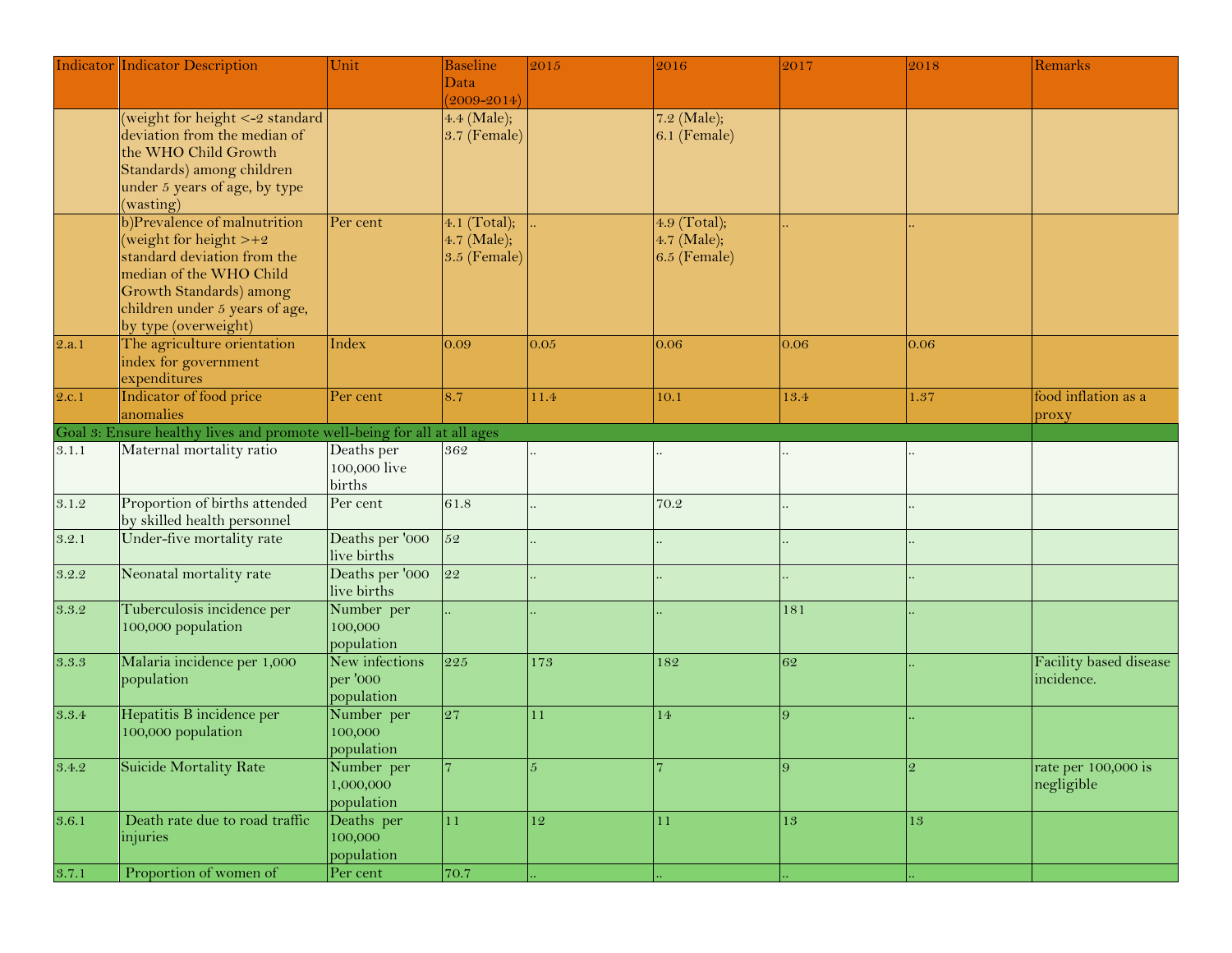|       | <b>Indicator Indicator Description</b>                                                                       | Unit            | <b>Baseline</b>              | 2015             | 2016               | 2017                                                                                   | 2018             | Remarks             |
|-------|--------------------------------------------------------------------------------------------------------------|-----------------|------------------------------|------------------|--------------------|----------------------------------------------------------------------------------------|------------------|---------------------|
|       |                                                                                                              |                 | Data                         |                  |                    |                                                                                        |                  |                     |
|       |                                                                                                              |                 | $(2009 - 2014)$              |                  |                    |                                                                                        |                  |                     |
|       | reproductive age (aged 15-49                                                                                 |                 |                              |                  |                    |                                                                                        |                  |                     |
|       | years) who have their need for                                                                               |                 |                              |                  |                    |                                                                                        |                  |                     |
|       | family planning satisfied with<br>modern methods                                                             |                 |                              |                  |                    |                                                                                        |                  |                     |
| 3.7.2 | b). Adolescent birth rate (aged                                                                              | Births per '000 | 96                           |                  |                    |                                                                                        |                  |                     |
|       | 15-19 years) per 1,000 women                                                                                 | women           |                              |                  |                    |                                                                                        |                  |                     |
|       | in that age group                                                                                            |                 |                              |                  |                    |                                                                                        |                  |                     |
| 3.8.2 | Proportion of population with                                                                                |                 |                              |                  |                    |                                                                                        |                  |                     |
|       | large household expenditures                                                                                 |                 |                              |                  |                    |                                                                                        |                  |                     |
|       | on health as a share of total                                                                                |                 |                              |                  |                    |                                                                                        |                  |                     |
|       | household expenditure or                                                                                     |                 |                              |                  |                    |                                                                                        |                  |                     |
|       | ncome                                                                                                        |                 |                              |                  |                    |                                                                                        |                  |                     |
|       | a) health expenditure more than $P_{\text{Per cent}}$                                                        |                 |                              |                  | 8.6                |                                                                                        |                  | Inpatient and       |
|       | 10%                                                                                                          |                 |                              |                  |                    |                                                                                        |                  | Outpatient expenses |
|       | b) health expenditure more                                                                                   | Per cent        |                              |                  | $4.8\,$            |                                                                                        |                  | Inpatient and       |
|       | than $25%$                                                                                                   |                 |                              |                  |                    |                                                                                        |                  | Outpatient expenses |
| 3.a.1 | Age-standardized prevalence of Per cent                                                                      |                 | 11.6 (Total);                |                  |                    |                                                                                        |                  |                     |
|       | current tobacco use among<br>persons aged 15 years and older                                                 |                 | 19.1 (Male);<br>4.5 (Female) |                  |                    |                                                                                        |                  |                     |
| 3.c.1 | Health worker density and                                                                                    | Number per      | 21                           | 22 (Doctors);    | $23$ (Doctors);    | $24$ (Doctors);                                                                        | 24 (Doctors);    |                     |
|       | distribution                                                                                                 | 100,000         | (Doctors);                   | $217$ (Nurses)   | 230 (Nurses)       | $230$ (Nurses)                                                                         | 260 (Nurses)     |                     |
|       |                                                                                                              | population      | 165                          | 2 (Dentists);    | 3 (Dentists);      | $ 3$ (Dentists);                                                                       | 3 (Dentists);    |                     |
|       |                                                                                                              |                 | (Nurses)                     | 7 (Pharmacists)  | 7 (Pharmacists)    | 7 (Pharmacists)                                                                        | 7 (Pharmacists)  |                     |
|       |                                                                                                              |                 | 3 (Dentists);                |                  |                    |                                                                                        |                  |                     |
|       |                                                                                                              |                 |                              |                  |                    |                                                                                        |                  |                     |
|       |                                                                                                              |                 | Pharmacist                   |                  |                    |                                                                                        |                  |                     |
|       |                                                                                                              |                 |                              |                  |                    |                                                                                        |                  |                     |
|       | Goal 4: Ensure inclusive and equitable quality education and promote lifelong learning opportunities for all |                 |                              |                  |                    |                                                                                        |                  |                     |
| 4.2.2 | Participation rate in organized Per cent                                                                     |                 | 71.8                         | 74.6             | 74.9               | 76.9                                                                                   | 77.2             | Early Childhood     |
|       | learning (one year before the                                                                                |                 |                              |                  |                    |                                                                                        |                  | Development (ECD)   |
|       | official primary entry age), by                                                                              |                 |                              |                  |                    |                                                                                        |                  | Net Enrolment Ratio |
|       | sex                                                                                                          |                 |                              |                  |                    |                                                                                        |                  | $(36 - 59$ months)  |
| 4.3.1 | Participation rate of youth and                                                                              |                 |                              |                  |                    |                                                                                        |                  |                     |
|       | adults in formal and non-formal                                                                              |                 |                              |                  |                    |                                                                                        |                  |                     |
|       | education and training in the                                                                                |                 |                              |                  |                    |                                                                                        |                  |                     |
|       | previous 12 months, by sex                                                                                   |                 |                              |                  |                    |                                                                                        |                  |                     |
|       | a)Technical and Vocational<br>Educational Training (TVET)                                                    | Number          | 147,821<br>(Total);          | 79,846 (Male);   | $91,209$ (Male);   | 153,314 (Total); 202,556 (Total); 275,139 (Total); 363,884 (Total);<br>154,581 (Male); | 205,142 (Male);  |                     |
|       | Enrolment                                                                                                    |                 | 75,105                       | 52,927 (Female); | $74,432$ (Female); | 120,558(Female);                                                                       | 158,712(Female); |                     |
|       |                                                                                                              |                 | (Male);                      |                  |                    |                                                                                        |                  |                     |
|       |                                                                                                              |                 | 49,454                       |                  |                    |                                                                                        |                  |                     |
|       |                                                                                                              |                 | (Female);                    |                  |                    |                                                                                        |                  |                     |
|       | b) Adult education                                                                                           | Number          | 330,340                      | 306,228 (Total); | 271,769 (Total);   | 206,224 (Total);                                                                       | 212,441 (Total); | Adult enrolment     |
|       |                                                                                                              |                 | (Total);                     | 102,076 (Male);  | $85,575$ (Male);   | 63,588 (Male);                                                                         | 65,642 (Male);   |                     |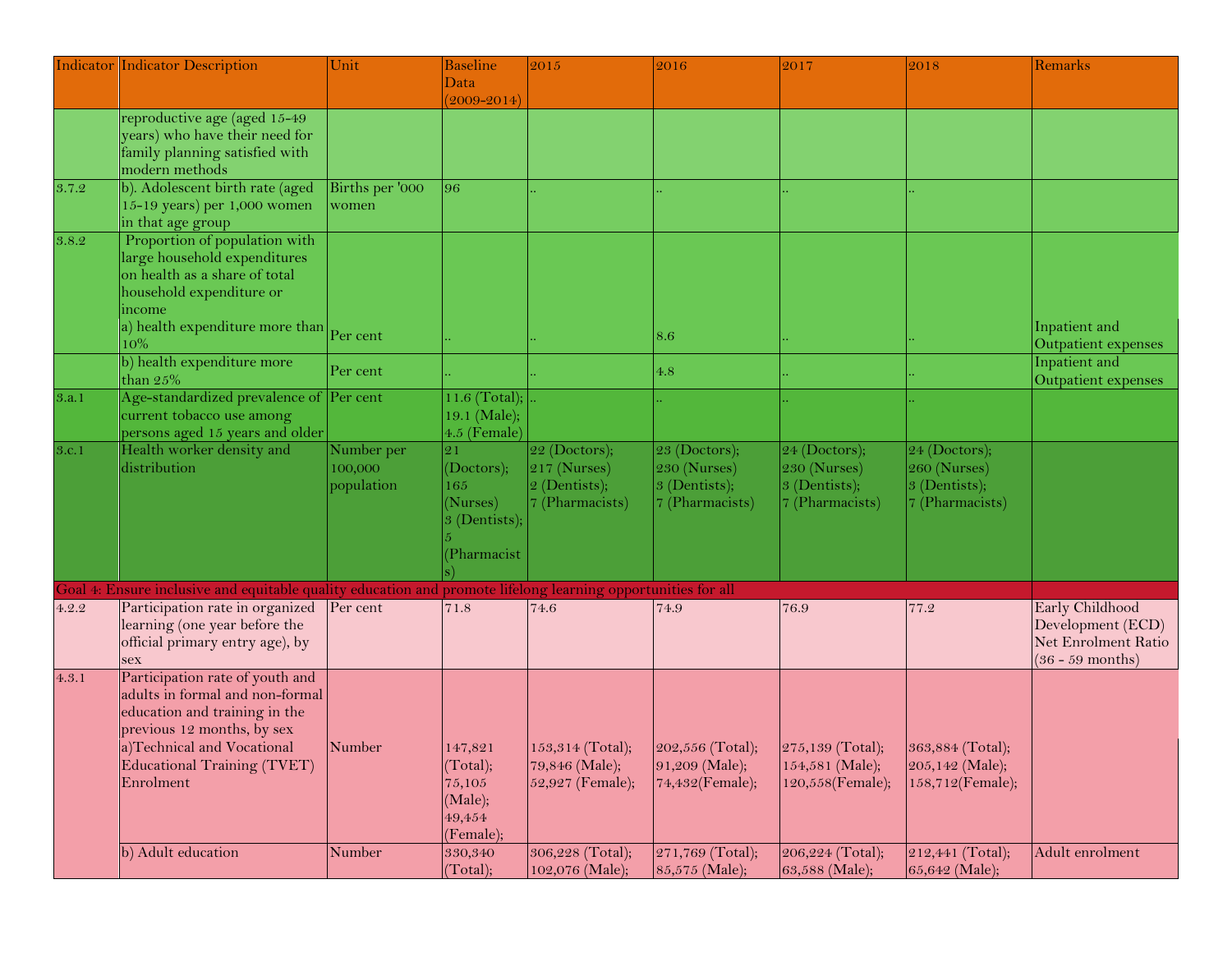|        | <b>Indicator Indicator Description</b>                          | Unit     | <b>Baseline</b> | 2015                 | 2016                 | 2017               | 2018                               | Remarks               |
|--------|-----------------------------------------------------------------|----------|-----------------|----------------------|----------------------|--------------------|------------------------------------|-----------------------|
|        |                                                                 |          | Data            |                      |                      |                    |                                    |                       |
|        |                                                                 |          | $(2009 - 2014)$ |                      |                      |                    |                                    |                       |
|        |                                                                 |          | 113,552         | 204,152(Female)      | 186,194(Female);     | 142,636(Female);   | 146,799(Female);                   |                       |
|        |                                                                 |          | (Male);         |                      |                      |                    |                                    |                       |
|        |                                                                 |          | 216,788         |                      |                      |                    |                                    |                       |
|        |                                                                 |          | (Female);       |                      |                      |                    |                                    |                       |
| 4.5.1  | Parity indices (female/male,                                    | Ratio    | $1.05$ (Pre-    | $0.97$ (Pre-primary) | $0.96$ (Pre-primary) | 0.96 (Pre-primary) | $0.96$ (Pre-primary) Enrolment by  |                       |
|        | rural/urban, bottom/top                                         |          | primary)        | $0.97$ (Primary)     | $0.97$ (Primary)     | $0.97$ (Primary)   | 1.00 (Primary)                     | female/male           |
|        | wealth quintile and others such                                 |          | 0.97            | 0.90 (Secondary)     | 0.95 (Secondary)     | 0.95 (Secondary)   | 0.91 (Secondary)                   |                       |
|        | as disability status, indigenous                                |          | (Primary)       | 0.66 (Tertiary),     | 0.78 (Tertiary),     | 0.78 (Tertiary),   | 0.77 (Tertiary)                    |                       |
|        | peoples and conflict-affected, as                               |          | 0.92            | 0.71 (University)    | 0.71 (University)    | 0.70 (University)  | 0.70 (University)                  |                       |
|        | data become available) for all                                  |          | (Secondary)     |                      |                      |                    |                                    |                       |
|        | education indicators on this list                               |          | 0.65            |                      |                      |                    |                                    |                       |
|        | that can be disaggregated                                       |          | (Tertiary),     |                      |                      |                    |                                    |                       |
|        |                                                                 |          | 0.71            |                      |                      |                    |                                    |                       |
|        |                                                                 |          | (University)    |                      |                      |                    |                                    |                       |
| 4.6.1  | Proportion of population in a                                   | Per cent | 89.1 (Total);   |                      |                      |                    |                                    | Literacy $(15 - 49)$  |
|        | given age group achieving at                                    |          | 87.8            |                      |                      |                    |                                    | years)                |
|        | least a fixed level of proficiency                              |          | (Female);       |                      |                      |                    |                                    |                       |
|        | in functional (a) literacy and                                  |          | 92.4 (Male)     |                      |                      |                    |                                    |                       |
|        | (b) numeracy skills, by sex                                     |          |                 |                      |                      |                    |                                    |                       |
| 4.a.1  | Proportion of schools with                                      | Per cent | 43.8            |                      |                      |                    |                                    | Proportion of Schools |
|        | access to: (a) electricity; (b) the                             |          | (Primary);      |                      |                      |                    |                                    | connected to          |
|        | Internet for pedagogical                                        |          | 75.3            |                      |                      |                    |                                    | Electricity.          |
|        | purposes; (c) computers for                                     |          | (Secondary);    |                      |                      |                    |                                    |                       |
|        | pedagogical purposes; (d)                                       |          |                 |                      |                      |                    |                                    |                       |
|        | adapted infrastructure and                                      |          |                 |                      |                      |                    |                                    |                       |
|        | materials for students with                                     |          |                 |                      |                      |                    |                                    |                       |
|        | disabilities; (e) basic drinking                                |          |                 |                      |                      |                    |                                    |                       |
|        | water;                                                          |          |                 |                      |                      |                    |                                    |                       |
|        | (f) single-sex basic sanitation                                 |          |                 |                      |                      |                    |                                    |                       |
|        | facilities; and (g) basic                                       |          |                 |                      |                      |                    |                                    |                       |
|        | handwashing facilities (as per<br>the WASH indicator            |          |                 |                      |                      |                    |                                    |                       |
|        | definitions)                                                    |          |                 |                      |                      |                    |                                    |                       |
|        | Proportion of teachers in: (a)                                  | Per cent | 84.1 (Pre-      | 86.7 (Pre-           | 88.2 (Pre-           | 90.4 (Pre-         | 91.5 (Pre-primary) For primary and |                       |
| 4.c. 1 | pre- primary; (b) primary; (c)                                  |          | primary);       | primary); 100        | primary);            | primary);          | $100$ 100 (Primary)                | secondary education,  |
|        | lower secondary; and (d) upper                                  |          | 100             | (Primary);           | $100$ (Primary);     | (Primary);         | 99.8 99.8 (Secondary)              | refers to public      |
|        | secondary education who have                                    |          | (Primary);      | 99.8 (Secondary)     | 99.8 (Secondary)     | (Secondary)        |                                    | schools only          |
|        | received at least the minimum                                   |          | 100             |                      |                      |                    |                                    |                       |
|        | organized teacher training (e.g.                                |          | (Secondary)     |                      |                      |                    |                                    |                       |
|        | pedagogical training) pre-                                      |          |                 |                      |                      |                    |                                    |                       |
|        | service or in-service required                                  |          |                 |                      |                      |                    |                                    |                       |
|        | for teaching at the relevant                                    |          |                 |                      |                      |                    |                                    |                       |
|        | level in a given country                                        |          |                 |                      |                      |                    |                                    |                       |
|        | Goal 5: Achieve gender equality and empower all women and girls |          |                 |                      |                      |                    |                                    |                       |
| 5.1.1  | Whether or not legal                                            |          | The             | The Constitution     | The Constitution     | The Constitution   | The Constitution                   |                       |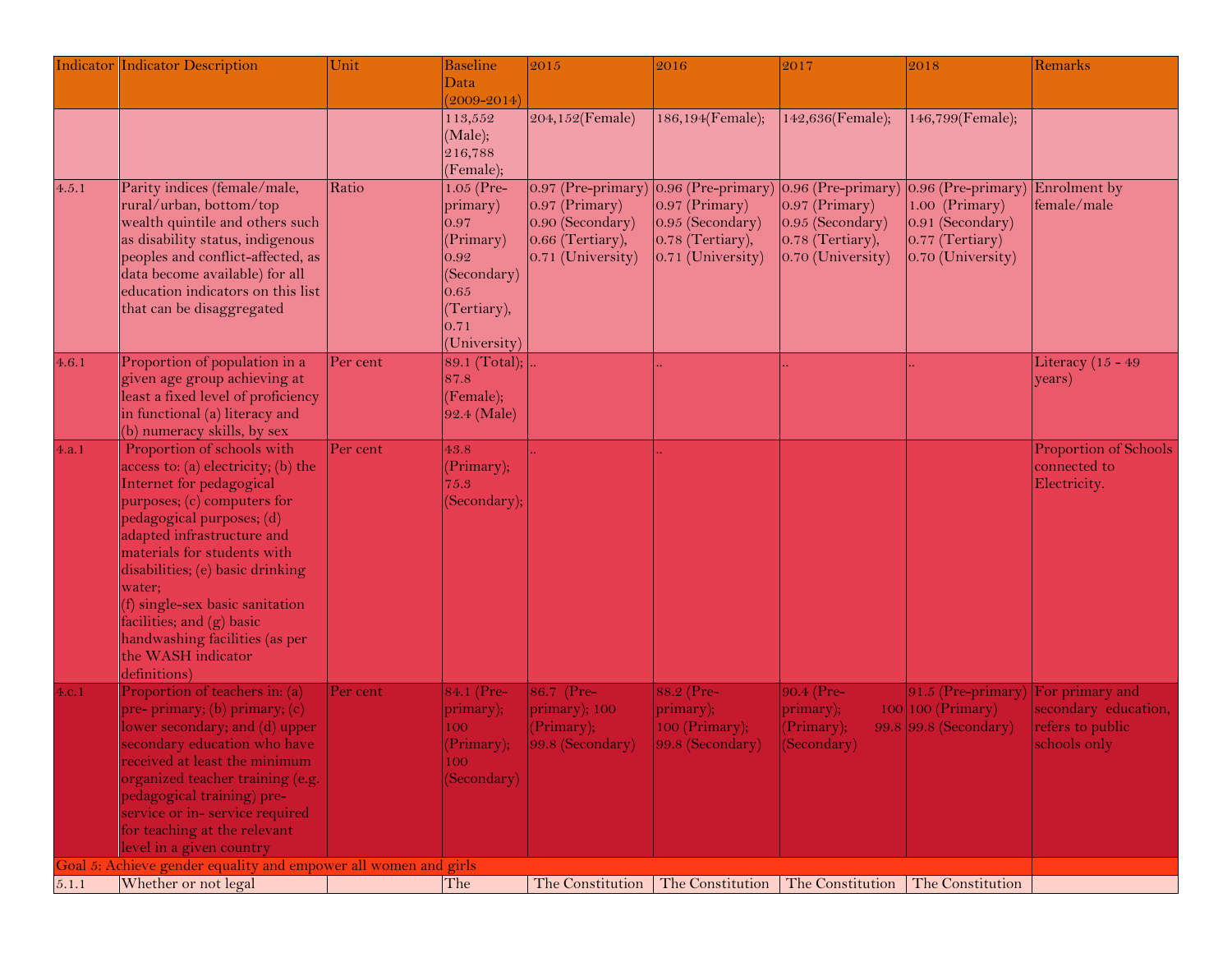|       | <b>Indicator Indicator Description</b>                        | Unit     | <b>Baseline</b> | 2015                         | 2016                                                                                  | 2017            | 2018            | Remarks |
|-------|---------------------------------------------------------------|----------|-----------------|------------------------------|---------------------------------------------------------------------------------------|-----------------|-----------------|---------|
|       |                                                               |          | <b>Data</b>     |                              |                                                                                       |                 |                 |         |
|       |                                                               |          | $(2009 - 2014)$ |                              |                                                                                       |                 |                 |         |
|       | frameworks are in place to                                    |          |                 | Constitution of Kenya, 2010, | of Kenya, 2010,                                                                       | of Kenya, 2010, | of Kenya, 2010, |         |
|       | promote, enforce and monitor                                  |          | $\sigma$        | Article 23;                  | Article 23;                                                                           | Article 23;     | Article 23;     |         |
|       | equality and non-discrimination                               |          |                 | Kenya, 2010, National Gender | National Gender                                                                       | National Gender | National Gender |         |
|       | on the basis of sex                                           |          | Article 23;     | and Equality                 | and Equality                                                                          | and Equality    | and Equality    |         |
|       |                                                               |          | National        | Commission Act,              | Commission Act,                                                                       | Commission Act, | Commission Act, |         |
|       |                                                               |          | Gender and      | No. 15 of 2011,              | No. 15 of 2011,                                                                       | No. 15 of 2011, | No. 15 of 2011, |         |
|       |                                                               |          | Equality        | Section 8; The               | Section 8; The                                                                        | Section 8; The  | Section 8; The  |         |
|       |                                                               |          |                 | Commission Prohibition of    | Prohibition of                                                                        | Prohibition of  | Prohibition of  |         |
|       |                                                               |          | Act, No. 15     | FGM Act, 2011;               | FGM Act, 2011;                                                                        | FGM Act, 2011;  | FGM Act, 2011;  |         |
|       |                                                               |          | of 2011,        |                              | Prevention against Prevention against Prevention against Prevention against           |                 |                 |         |
|       |                                                               |          | Section 8       | Act, 2015.                   | Domestic Violence Domestic Violence Domestic Violence Domestic Violence<br>Act, 2015. | Act, 2015.      | Act, 2015.      |         |
| 5.2.1 | a). Proportion of ever-                                       | Per cent | 36.9            |                              |                                                                                       |                 |                 |         |
|       | partnered women and girls                                     |          |                 |                              |                                                                                       |                 |                 |         |
|       | aged 15 years and older                                       |          |                 |                              |                                                                                       |                 |                 |         |
|       | subjected to physical, sexual or                              |          |                 |                              |                                                                                       |                 |                 |         |
|       | psychological violence by a                                   |          |                 |                              |                                                                                       |                 |                 |         |
|       | current or former intimate                                    |          |                 |                              |                                                                                       |                 |                 |         |
|       | partner in the previous 12                                    |          |                 |                              |                                                                                       |                 |                 |         |
|       | months, by form of violence and                               |          |                 |                              |                                                                                       |                 |                 |         |
|       | by age (Physical Violence)                                    |          |                 |                              |                                                                                       |                 |                 |         |
|       | b). Proportion of ever-partnered Per cent                     |          | 13.3            |                              |                                                                                       |                 |                 |         |
|       | women and girls aged 15 years                                 |          |                 |                              |                                                                                       |                 |                 |         |
|       | and older subjected to physical,                              |          |                 |                              |                                                                                       |                 |                 |         |
|       | sexual or psychological violence                              |          |                 |                              |                                                                                       |                 |                 |         |
|       | by a current or former intimate                               |          |                 |                              |                                                                                       |                 |                 |         |
|       | partner in the previous 12                                    |          |                 |                              |                                                                                       |                 |                 |         |
|       | months, by form of violence and                               |          |                 |                              |                                                                                       |                 |                 |         |
|       | by age (Sexual Violence)                                      |          |                 |                              |                                                                                       |                 |                 |         |
|       | c). Proportion of ever-partnered Per cent                     |          | 32.4            |                              |                                                                                       |                 |                 |         |
|       | women and girls aged 15 years                                 |          |                 |                              |                                                                                       |                 |                 |         |
|       | and older subjected to physical,                              |          |                 |                              |                                                                                       |                 |                 |         |
|       | sexual or psychological violence                              |          |                 |                              |                                                                                       |                 |                 |         |
|       | by a current or former intimate<br>partner in the previous 12 |          |                 |                              |                                                                                       |                 |                 |         |
|       | months, by form of violence and                               |          |                 |                              |                                                                                       |                 |                 |         |
|       | by age                                                        |          |                 |                              |                                                                                       |                 |                 |         |
|       | (Emotional/Psychological                                      |          |                 |                              |                                                                                       |                 |                 |         |
|       | Violence)                                                     |          |                 |                              |                                                                                       |                 |                 |         |
|       | d). Proportion of ever-                                       | Per cent | 47.1            |                              |                                                                                       |                 |                 |         |
|       | partnered women and girls                                     |          |                 |                              |                                                                                       |                 |                 |         |
|       | aged 15 years and older                                       |          |                 |                              |                                                                                       |                 |                 |         |
|       | subjected to physical, sexual or                              |          |                 |                              |                                                                                       |                 |                 |         |
|       | psychological violence by a                                   |          |                 |                              |                                                                                       |                 |                 |         |
|       | current or former intimate                                    |          |                 |                              |                                                                                       |                 |                 |         |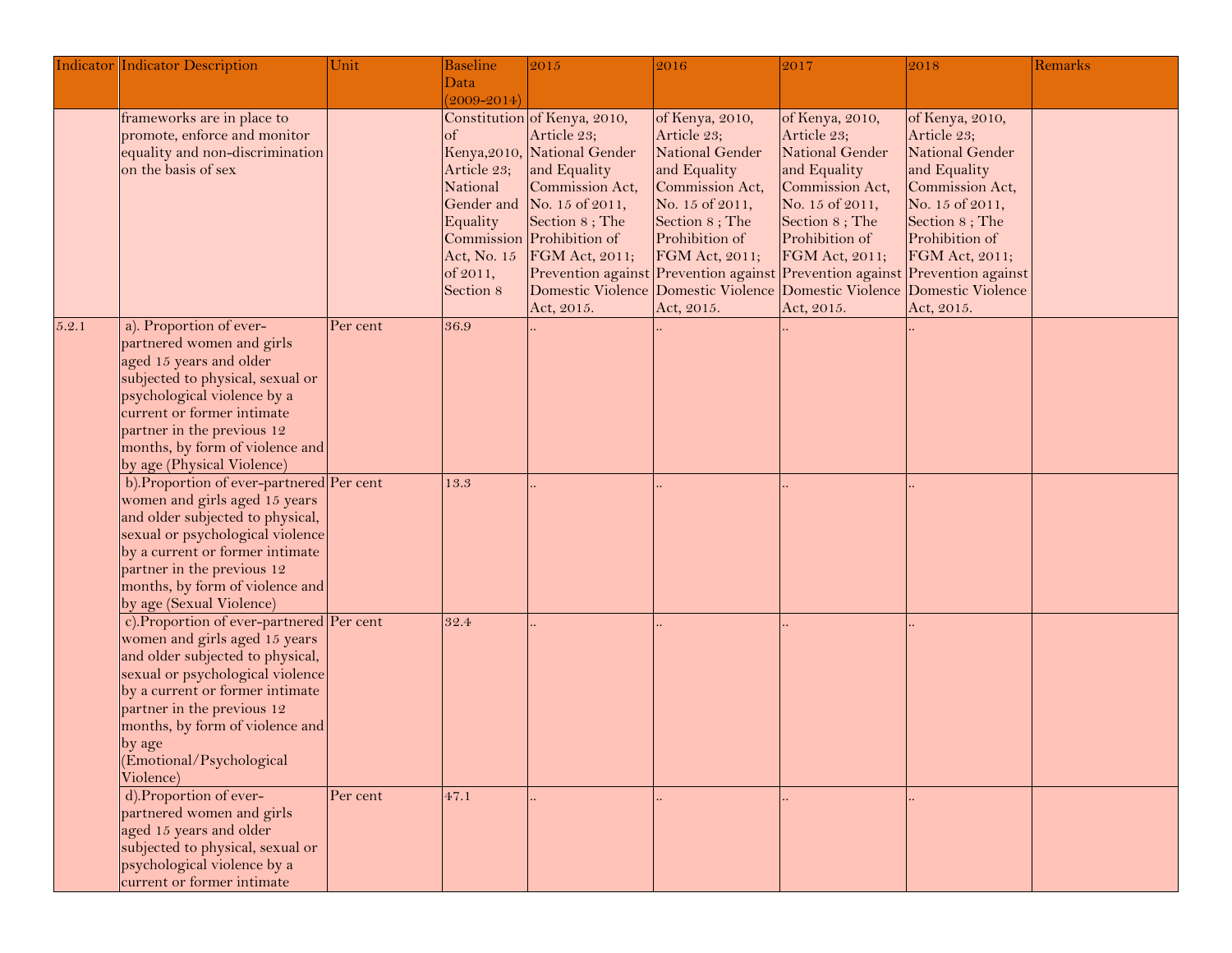|       | <b>Indicator Indicator Description</b> | Unit     | <b>Baseline</b> | 2015                 | 2016                 | 2017             | 2018             | Remarks                  |
|-------|----------------------------------------|----------|-----------------|----------------------|----------------------|------------------|------------------|--------------------------|
|       |                                        |          | Data            |                      |                      |                  |                  |                          |
|       |                                        |          | $(2009 - 2014)$ |                      |                      |                  |                  |                          |
|       | partner in the previous 12             |          |                 |                      |                      |                  |                  |                          |
|       | months, by form of violence and        |          |                 |                      |                      |                  |                  |                          |
|       | by age (Physical or Sexual or          |          |                 |                      |                      |                  |                  |                          |
|       | Emotional/Psychological                |          |                 |                      |                      |                  |                  |                          |
|       | Violence)                              |          |                 |                      |                      |                  |                  |                          |
|       | e). Proportion of ever-partnered       | Per cent | 8.5             |                      |                      |                  |                  |                          |
|       | women and girls aged 15 years          |          |                 |                      |                      |                  |                  |                          |
|       | and older subjected to physical,       |          |                 |                      |                      |                  |                  |                          |
|       | sexual or psychological violence       |          |                 |                      |                      |                  |                  |                          |
|       | by a current or former intimate        |          |                 |                      |                      |                  |                  |                          |
|       | partner in the previous 12             |          |                 |                      |                      |                  |                  |                          |
|       | months, by form of violence and        |          |                 |                      |                      |                  |                  |                          |
|       | by age (Physical and Sexual and        |          |                 |                      |                      |                  |                  |                          |
|       | Emotional/Psychological                |          |                 |                      |                      |                  |                  |                          |
|       | Violence)                              |          |                 |                      |                      |                  |                  |                          |
| 5.2.2 | Proportion of women and girls          | Per cent | 22.7            |                      |                      |                  |                  | Refers to those aged     |
|       | aged 15 years and older                |          |                 |                      |                      |                  |                  | 15-49 years who ever     |
|       | subjected to sexual violence by        |          |                 |                      |                      |                  |                  | experienced sexual       |
|       | persons other than an intimate         |          |                 |                      |                      |                  |                  | violence                 |
|       | partner in the previous 12             |          |                 |                      |                      |                  |                  |                          |
|       | months, by age and place of            |          |                 |                      |                      |                  |                  |                          |
|       | occurrence                             |          |                 |                      |                      |                  |                  |                          |
| 5.3.1 | Proportion of women aged 20-           | Per cent | 22.9            |                      |                      |                  |                  |                          |
|       | 24 years who were married or           |          |                 |                      |                      |                  |                  |                          |
|       | in a union before age 15 and           |          |                 |                      |                      |                  |                  |                          |
|       | before age 18                          |          |                 |                      |                      |                  |                  |                          |
| 5.3.2 | Proportion of girls and women          | Per cent | 21              |                      |                      |                  |                  |                          |
|       | aged 15-49 years who have              |          |                 |                      |                      |                  |                  |                          |
|       | undergone female genital               |          |                 |                      |                      |                  |                  |                          |
|       | mutilation/cutting, by age             |          |                 |                      |                      |                  |                  |                          |
| 5.5.1 | a). Proportion of seats held by        | Per cent | 19.8            | 19.8 (National       | 19.8 (National       | 21.5 (National   | 21.5 (National   | MCAs-Members of          |
|       | women in national parliaments          |          | (National       | Assembly);           | Assembly);           | Assembly);       | Assembly);       | <b>County Assemblies</b> |
|       | and local governments                  |          | Assembly);      | 26.9 (Senators);     | $26.9$ (Senators);   | 31.4 (Senators); | 31.4 (Senators); |                          |
|       | (National Assembly)                    |          | 26.9            | $ 0.0 $ (Governors); | $ 0.0 $ (Governors); | 6.4 (Governors); | 6.4 (Governors); |                          |
|       |                                        |          | (Senators);     | 19.2 (Deputy         | 19.2 (Deputy         | 14.9(Deputy      | 14.9(Deputy      |                          |
|       |                                        |          | 0.0             | Governors)           | Governors)           | Governors)       | Governors)       |                          |
|       |                                        |          | (Governors)     |                      |                      | 33.9 (MCAs)      | 33.9 (MCAs)      |                          |
|       |                                        |          | 19.2            |                      |                      |                  |                  |                          |
|       |                                        |          | (Deputy         |                      |                      |                  |                  |                          |
|       |                                        |          | Governors)      |                      |                      |                  |                  |                          |
| 5.5.2 | Proportion of women in                 | Per cent | $22.2$ (Total)  |                      |                      |                  |                  | Legislators              |
|       | managerial positions                   |          | 19.4 (Public    |                      |                      |                  |                  | ,Administrators and      |
|       |                                        |          | sector)         |                      |                      |                  |                  | Managers                 |
|       |                                        |          | 22.6            |                      |                      |                  |                  |                          |
|       |                                        |          | (Private        |                      |                      |                  |                  |                          |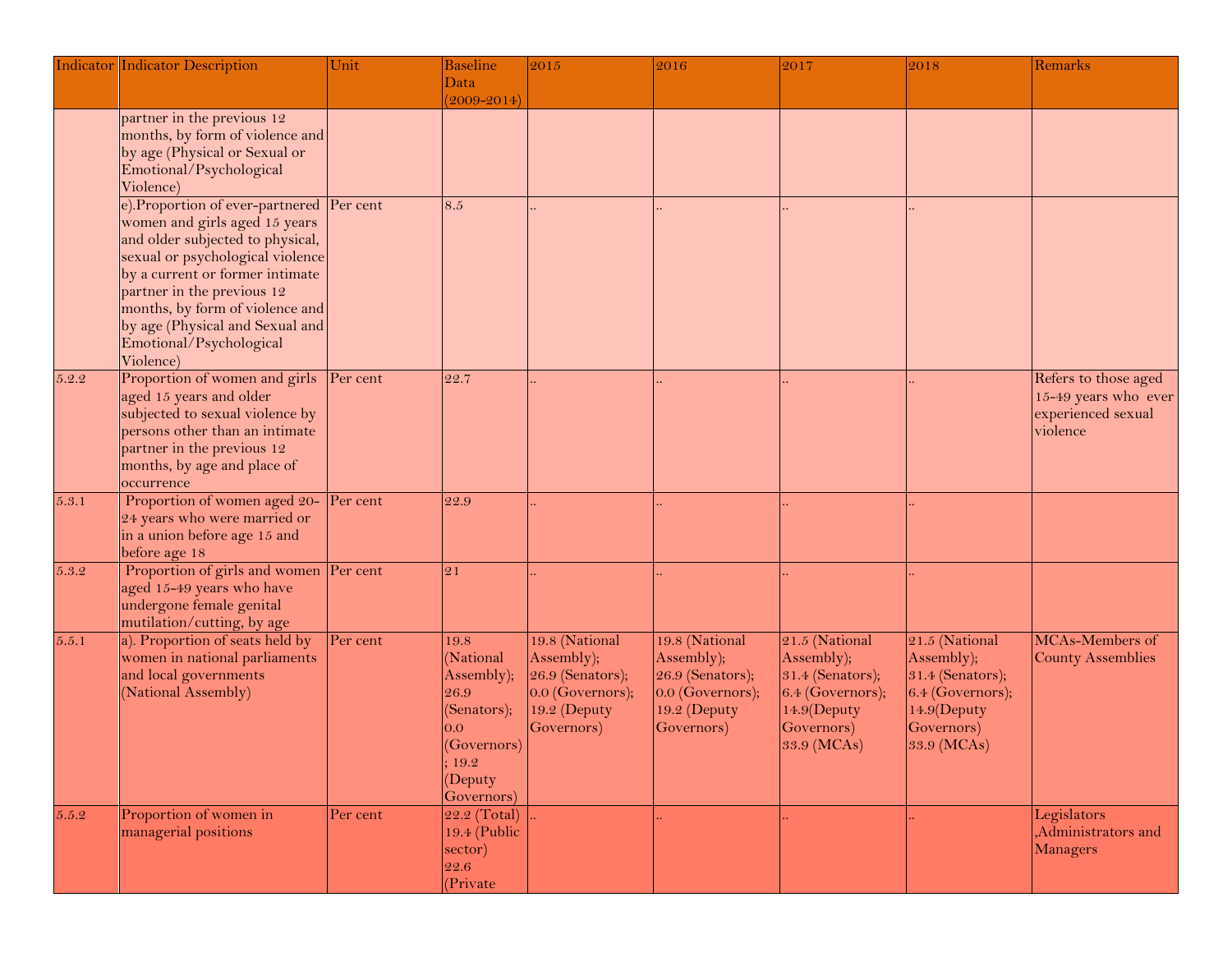|       | <b>Indicator Indicator Description</b>                                                                                                                                                                          | Unit               | <b>Baseline</b><br>Data                                                         | 2015                                                                                                                                                        | 2016                                                                                                                                  | 2017                                                                                                                                | 2018                                                                                                                               | Remarks                                                                                                    |
|-------|-----------------------------------------------------------------------------------------------------------------------------------------------------------------------------------------------------------------|--------------------|---------------------------------------------------------------------------------|-------------------------------------------------------------------------------------------------------------------------------------------------------------|---------------------------------------------------------------------------------------------------------------------------------------|-------------------------------------------------------------------------------------------------------------------------------------|------------------------------------------------------------------------------------------------------------------------------------|------------------------------------------------------------------------------------------------------------|
|       |                                                                                                                                                                                                                 |                    | $(2009 - 2014)$<br>sector)                                                      |                                                                                                                                                             |                                                                                                                                       |                                                                                                                                     |                                                                                                                                    |                                                                                                            |
| 5.6.2 | Number of countries with laws<br>and regulations that guarantee<br>full and equal access to women<br>and men aged 15 years and<br>older to sexual and<br>reproductive health care,<br>information and education | Number             | The<br>of Kenya,<br>2010;                                                       | The Constitution<br>Constitution of Kenya, 2010;                                                                                                            | The Constitution<br>of Kenya, 2010;                                                                                                   | The Constitution<br>of Kenya, 2010;<br>The Education<br>Act, 2017                                                                   | The Constitution<br>of Kenya, 2010;<br>The Education<br>Act, 2017                                                                  |                                                                                                            |
| 5.a.2 | Proportion of countries where<br>the legal framework (including<br>customary law) guarantees<br>women's equal rights to land<br>ownership and/or control                                                        |                    | The<br>of Kenya,<br>2010,<br>Article 45<br>$(3)$ ; The<br>Property<br>Act, 2013 | The Constitution<br>Constitution of Kenya, 2010,<br>Article $45(3)$ ; The<br>Matrimonial<br>Property Act,<br>2013; The<br>Matrimonial Marriage Act,<br>2015 | The Constitution<br>of Kenya, 2010,<br>Article 45 $(3)$ ; The<br>Matrimonial<br>Property Act,<br>$2013;$ The<br>Marriage Act,<br>2015 | The Constitution<br>of Kenya, 2010,<br>Article 45 $(3)$ ; The<br>Matrimonial<br>Property Act,<br>2013; The<br>Marriage Act,<br>2015 | The Constitution<br>of Kenya, 2010,<br>Article $45(3)$ ; The<br>Matrimonial<br>Property Act,<br>2013; The<br>Marriage Act,<br>2015 |                                                                                                            |
| 5.b.1 | Proportion of individuals who<br>own a mobile telephone, by sex                                                                                                                                                 | Per cent           | 33.0 (Total);<br>35.7 (Male);<br>30.2<br>(Female)                               |                                                                                                                                                             | 44.4 (Total);<br>45.5 (Male);<br>43.2 (Female)                                                                                        |                                                                                                                                     |                                                                                                                                    |                                                                                                            |
| 5.c.1 | Proportion of countries with<br>systems to track and make<br>public allocations for gender<br>equality and women's<br>empowerment                                                                               | <b>KSh Million</b> | 1,736.20<br>(WEF);<br>$70.0$ (Uwezo Fund),<br>Fund),<br>17,687.2<br>(AGPO)      | $1,604.8$ (WEF);<br>874.7 (Uwezo<br>15,675.0 (AGPO)                                                                                                         | $2,285.6$ (WEF);<br>$439.5$ (Uwezo<br>Fund) 23,774.8<br>(AGPO)                                                                        | $2,212.4$ (WEF);<br>$500.0$ (Uwezo<br>Fund),<br>23,691.1 (AGPO)                                                                     | $2,166.3$ (WEF);<br>300.0 (Uwezo<br>Fund),<br>26,114.3 (AGPO)                                                                      | WEF-Women<br><b>Enterprise Fund</b><br><b>AGPO-Access to</b><br>Government<br>Procurement<br>Opportunities |
|       | Goal 6: Ensure availability and sustainable management of water and sanitation for all                                                                                                                          |                    |                                                                                 |                                                                                                                                                             |                                                                                                                                       |                                                                                                                                     |                                                                                                                                    |                                                                                                            |
| 6.1.1 | Proportion of population using<br>safely managed drinking water<br>services                                                                                                                                     | Per cent           | 66.9<br>(Households                                                             |                                                                                                                                                             | 72.6 (Households)<br>68.8 (Individuals)                                                                                               |                                                                                                                                     |                                                                                                                                    |                                                                                                            |
| 6.2.1 | a)Proportion of population<br>using safely managed sanitation<br>services                                                                                                                                       | Per cent           | 24.7<br>(Households                                                             |                                                                                                                                                             | $65.7$ (Households)<br>59.3 (individuals)                                                                                             |                                                                                                                                     |                                                                                                                                    |                                                                                                            |
|       | b) Proportion of population<br>with hand-washing facility with<br>soap and water                                                                                                                                | Per cent           | 16.7<br>(Households                                                             |                                                                                                                                                             | 19.4 (Households)<br>29.7 Urban<br>$11.4$ (rural)                                                                                     |                                                                                                                                     |                                                                                                                                    | Households with a<br>facility and place for<br>handwashing                                                 |
|       |                                                                                                                                                                                                                 | Per cent           |                                                                                 |                                                                                                                                                             | 17.4 (Individuals)<br>$29.5$ Urban<br>$10.6$ (rural)                                                                                  |                                                                                                                                     |                                                                                                                                    | Proportion of<br>individuals                                                                               |
| 6.b.1 | Proportion of local<br>administrative units with<br>established and operational<br>policies and procedures for                                                                                                  | Per cent           | 100                                                                             | 100                                                                                                                                                         | 100                                                                                                                                   | 100                                                                                                                                 | 100                                                                                                                                |                                                                                                            |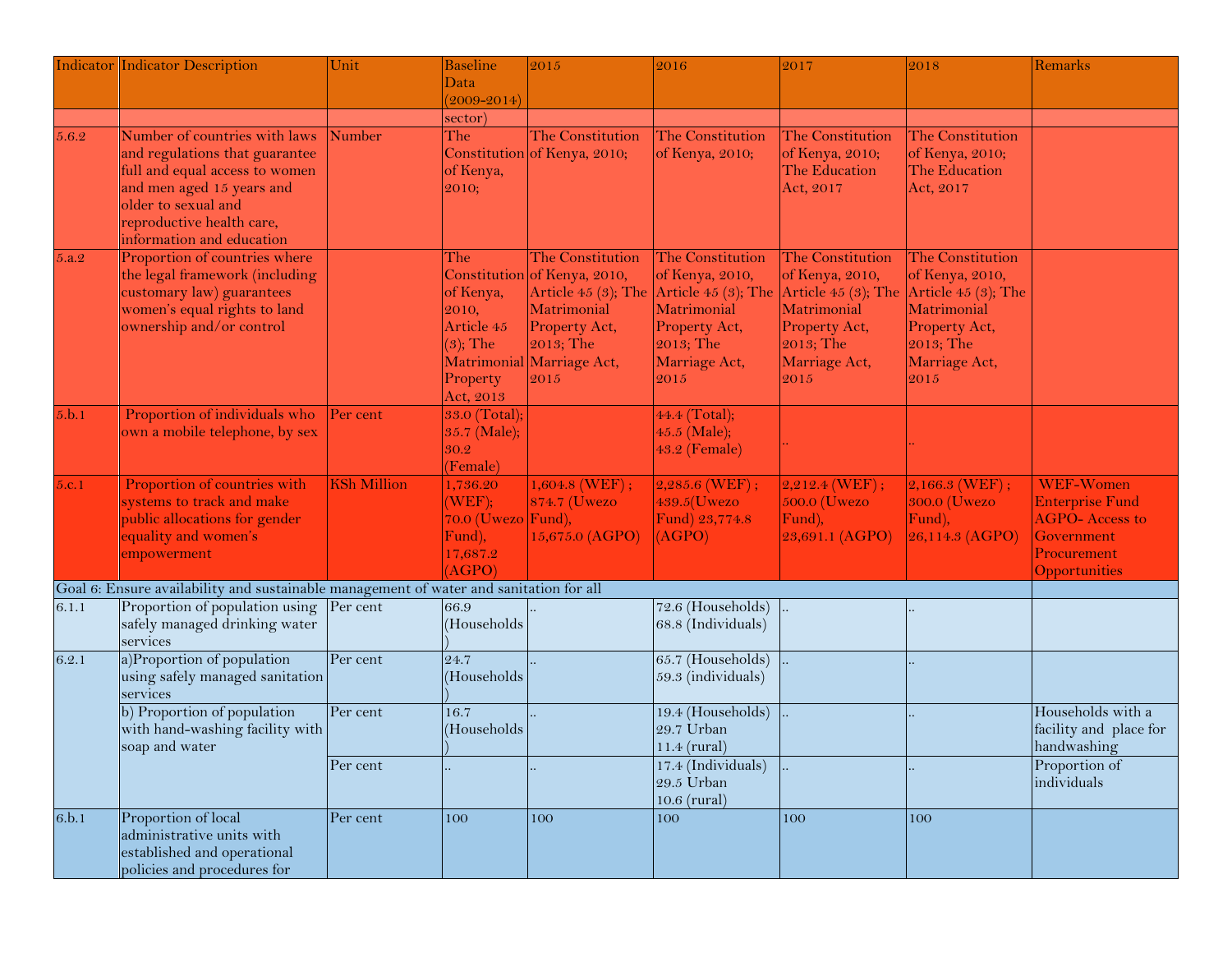|       | <b>Indicator Indicator Description</b>                                                                                       | Unit                                          | Baseline                                                                                                                                                                                                                                                           | 2015       | 2016                                                                                                                                                                                                                                                    | 2017       | 2018              | Remarks                                                                                             |
|-------|------------------------------------------------------------------------------------------------------------------------------|-----------------------------------------------|--------------------------------------------------------------------------------------------------------------------------------------------------------------------------------------------------------------------------------------------------------------------|------------|---------------------------------------------------------------------------------------------------------------------------------------------------------------------------------------------------------------------------------------------------------|------------|-------------------|-----------------------------------------------------------------------------------------------------|
|       |                                                                                                                              |                                               | Data<br>$(2009 - 2014)$                                                                                                                                                                                                                                            |            |                                                                                                                                                                                                                                                         |            |                   |                                                                                                     |
|       | participation of local<br>communities in water and<br>sanitation management                                                  |                                               |                                                                                                                                                                                                                                                                    |            |                                                                                                                                                                                                                                                         |            |                   |                                                                                                     |
|       | Goal 7: Ensure access to affordable, reliable, sustainable and modern energy for all                                         |                                               |                                                                                                                                                                                                                                                                    |            |                                                                                                                                                                                                                                                         |            |                   |                                                                                                     |
| 7.1.1 | Proportion of population with<br>access to electricity                                                                       | Per cent                                      | 36.0<br>(Households                                                                                                                                                                                                                                                |            | 41.5 (Households)<br>33.8 (individuals)                                                                                                                                                                                                                 |            | 46.0 (Households) |                                                                                                     |
| 7.1.2 | Proportion of population with<br>primary reliance on clean fuels<br>and technology                                           | Per cent                                      | 11.9<br>(Households                                                                                                                                                                                                                                                |            | 14.6 (Households)<br>10.7 (Individuals)                                                                                                                                                                                                                 |            | 19.8 (Households) | Refers to percentage<br>of Households. 'clean'<br>includes only<br>Electricity and LPG<br>& biogas; |
| 7.2.1 | Renewable energy share in the Per cent<br>total final energy consumption                                                     |                                               | 54.8                                                                                                                                                                                                                                                               | 56.7       | 56.6                                                                                                                                                                                                                                                    | 52.8       | 57.7              | New formula. Formal<br>final energy<br>consumption only.                                            |
| 7.3.1 | Energy intensity measured in<br>terms of primary energy and<br><b>GDP</b>                                                    | Tonnes of Oil<br>equivalent per<br><b>USD</b> | 0.00001995                                                                                                                                                                                                                                                         | 0.00002096 | 0.00002049                                                                                                                                                                                                                                              | 0.00001846 | 0.00001762        | Modern energy only                                                                                  |
|       | Goal 8: Promote sustained, inclusive and sustainable economic growth, full and productive employment and decent work for all |                                               |                                                                                                                                                                                                                                                                    |            |                                                                                                                                                                                                                                                         |            |                   |                                                                                                     |
| 8.1.1 | Annual growth rate of real<br>GDP per capita                                                                                 | Per cent                                      | $2.5\,$                                                                                                                                                                                                                                                            | 2.9        | 3.1                                                                                                                                                                                                                                                     | 2.1        | 3.6               |                                                                                                     |
| 8.2.1 | Annual growth rate of real<br>GDP per employed person                                                                        | Per cent                                      | $-0.55$                                                                                                                                                                                                                                                            | $-0.16$    | 0.40                                                                                                                                                                                                                                                    | $-0.77$    | 1.29              | Employment excludes<br>small scale farming<br>and pastoralist<br>activities.                        |
| 8.3.1 | Proportion of informal<br>employment in non-agriculture<br>employment, by sex                                                | Per cent                                      | 84.70                                                                                                                                                                                                                                                              | 82.66      | 83.01                                                                                                                                                                                                                                                   | 83.24      | 83.60             |                                                                                                     |
| 8.5.2 | Unemployment rate, by sex,<br>age and persons with<br>disabilities                                                           | Per cent                                      | 9.7(Total)<br>$9.9$ (Male)<br>9.4(Female)                                                                                                                                                                                                                          |            | $7.4$ (Total)<br>$5.3$ (Male)<br>$9.6$ (Female)                                                                                                                                                                                                         |            |                   |                                                                                                     |
| 8.5.2 | Unemployment rate, by sex,<br>age and persons with<br>disabilities                                                           | Age                                           | $17.3(15-19)$<br>$(yrs)$ 15.1<br>$(20 - 24 \text{ yrs})$<br>9.9 (25-29<br>7.2<br>$ vrs\rangle$<br>$(30-34 \text{ yrs})$<br>$6.1(35-39)$<br>$(yrs)$ 5.8<br>$(40 - 44 \text{ yrs})$<br>$5.2(45 - 49)$<br>yrs)<br>$5.8(50-54)$<br>$\langle \gamma \rangle$<br>$5.8\,$ |            | 14.9 (15-19 yrs)<br>19.2 (20-24 yrs)<br>$9.0(25-29 \text{ yrs})$<br>4.6 (30-34 yrs)<br>$3.7(35-39 \text{ yrs})$<br>$2.7(40 - 44 \text{ yrs})$<br>$1.8(45 - 49 \text{ yrs})$<br>$1.6(50-54 \text{ yrs})$<br>$1.9(55-59 \text{ yrs})$<br>$1.6(60-64$ yrs) |            |                   |                                                                                                     |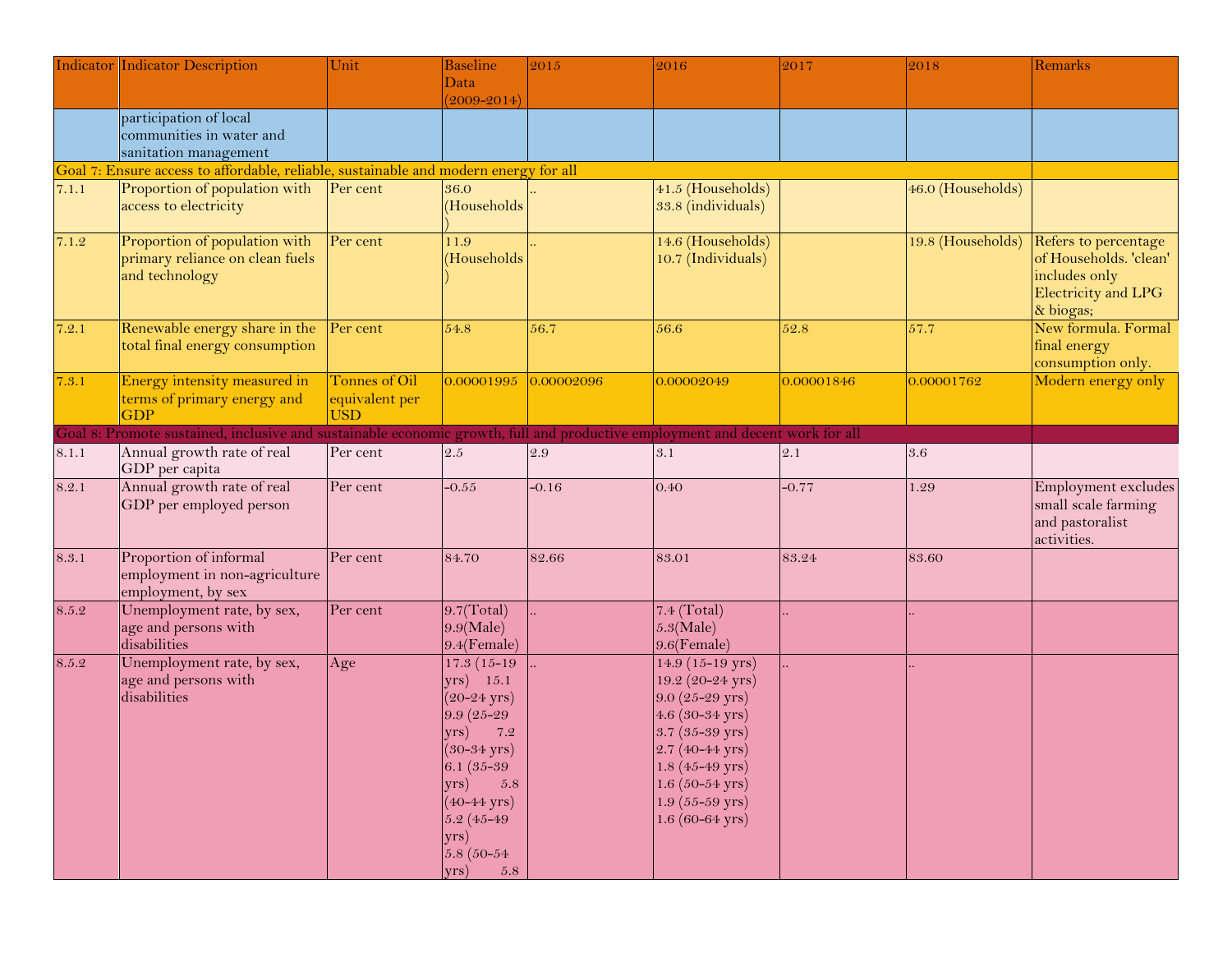| Data<br>$(2009 - 2014)$<br>$(55 - 59 \text{ yrs})$<br>7.0 (60-64<br>yrs)<br>Proportion of youth (aged 15-<br>8.6.1<br>Per cent<br>18.60<br>24 years) not in education,<br>employment or training<br>Proportion and number of<br>children aged 5-17 years<br>engaged in child labour, by sex<br>and age<br>Refers to working<br>a) Proportion<br>13.1<br>Per cent<br>34.5<br>children<br>4,552.3<br>(Total)<br>2,074.3 (Total)<br>2,351.7<br>Refers to working<br>b) Number<br>Number ('000)<br>1,179.5 (Male)<br>children<br>(Male)<br>894.8 (Female)<br>2,200.6<br>(Female)<br>Level of national compliance of<br>Number<br><b>230 (CBAs</b><br>298 (CBAs<br><b>386 (CBAs</b><br>313 (CBAs<br>CBAs - Collective<br>328 (CBAs<br>8.8.2<br>labour rights (freedom of<br>Bargaining<br>registered)<br>registered)<br>registered)<br>registered)<br>registered)<br>association and collective<br>Agreements<br>bargaining) based on<br><b>International Labour</b><br>Organization (ILO) textual<br>sources and national legislation,<br>by sex and migrant status<br>a)Tourism direct GDP as a<br>Per cent<br>8.9.1<br>0.9<br>0.7<br>0.7<br>0.7<br>0.8<br>proportion of total GDP<br>b)Tourism direct GDP in<br>Per cent<br>$-16.7$<br>$-1.3$<br>13.3<br>14.3<br>16.6<br>growth rate<br>Proportion of jobs in<br>Per cent<br>8.9.2<br>3.09<br>3.03<br>2.99<br>2.96<br>2.95<br>sustainable tourism industries<br>out of total jobs<br>(a)Number of commercial bank<br>Number per<br>8.10.1<br>6<br>5.<br>branches per 100,000 adults<br>100,000 Adults<br>and<br>(b) number of automated teller Number per<br>12<br>12<br>12<br>11<br>11 |       | <b>Indicator Indicator Description</b> | Unit | <b>Baseline</b> | 2015 | 2016 | 2017 | 2018 | Remarks |
|---------------------------------------------------------------------------------------------------------------------------------------------------------------------------------------------------------------------------------------------------------------------------------------------------------------------------------------------------------------------------------------------------------------------------------------------------------------------------------------------------------------------------------------------------------------------------------------------------------------------------------------------------------------------------------------------------------------------------------------------------------------------------------------------------------------------------------------------------------------------------------------------------------------------------------------------------------------------------------------------------------------------------------------------------------------------------------------------------------------------------------------------------------------------------------------------------------------------------------------------------------------------------------------------------------------------------------------------------------------------------------------------------------------------------------------------------------------------------------------------------------------------------------------------------------------------------------------------------------------------------------------|-------|----------------------------------------|------|-----------------|------|------|------|------|---------|
|                                                                                                                                                                                                                                                                                                                                                                                                                                                                                                                                                                                                                                                                                                                                                                                                                                                                                                                                                                                                                                                                                                                                                                                                                                                                                                                                                                                                                                                                                                                                                                                                                                       |       |                                        |      |                 |      |      |      |      |         |
|                                                                                                                                                                                                                                                                                                                                                                                                                                                                                                                                                                                                                                                                                                                                                                                                                                                                                                                                                                                                                                                                                                                                                                                                                                                                                                                                                                                                                                                                                                                                                                                                                                       |       |                                        |      |                 |      |      |      |      |         |
|                                                                                                                                                                                                                                                                                                                                                                                                                                                                                                                                                                                                                                                                                                                                                                                                                                                                                                                                                                                                                                                                                                                                                                                                                                                                                                                                                                                                                                                                                                                                                                                                                                       |       |                                        |      |                 |      |      |      |      |         |
|                                                                                                                                                                                                                                                                                                                                                                                                                                                                                                                                                                                                                                                                                                                                                                                                                                                                                                                                                                                                                                                                                                                                                                                                                                                                                                                                                                                                                                                                                                                                                                                                                                       |       |                                        |      |                 |      |      |      |      |         |
|                                                                                                                                                                                                                                                                                                                                                                                                                                                                                                                                                                                                                                                                                                                                                                                                                                                                                                                                                                                                                                                                                                                                                                                                                                                                                                                                                                                                                                                                                                                                                                                                                                       |       |                                        |      |                 |      |      |      |      |         |
|                                                                                                                                                                                                                                                                                                                                                                                                                                                                                                                                                                                                                                                                                                                                                                                                                                                                                                                                                                                                                                                                                                                                                                                                                                                                                                                                                                                                                                                                                                                                                                                                                                       |       |                                        |      |                 |      |      |      |      |         |
|                                                                                                                                                                                                                                                                                                                                                                                                                                                                                                                                                                                                                                                                                                                                                                                                                                                                                                                                                                                                                                                                                                                                                                                                                                                                                                                                                                                                                                                                                                                                                                                                                                       | 8.7.1 |                                        |      |                 |      |      |      |      |         |
|                                                                                                                                                                                                                                                                                                                                                                                                                                                                                                                                                                                                                                                                                                                                                                                                                                                                                                                                                                                                                                                                                                                                                                                                                                                                                                                                                                                                                                                                                                                                                                                                                                       |       |                                        |      |                 |      |      |      |      |         |
|                                                                                                                                                                                                                                                                                                                                                                                                                                                                                                                                                                                                                                                                                                                                                                                                                                                                                                                                                                                                                                                                                                                                                                                                                                                                                                                                                                                                                                                                                                                                                                                                                                       |       |                                        |      |                 |      |      |      |      |         |
|                                                                                                                                                                                                                                                                                                                                                                                                                                                                                                                                                                                                                                                                                                                                                                                                                                                                                                                                                                                                                                                                                                                                                                                                                                                                                                                                                                                                                                                                                                                                                                                                                                       |       |                                        |      |                 |      |      |      |      |         |
|                                                                                                                                                                                                                                                                                                                                                                                                                                                                                                                                                                                                                                                                                                                                                                                                                                                                                                                                                                                                                                                                                                                                                                                                                                                                                                                                                                                                                                                                                                                                                                                                                                       |       |                                        |      |                 |      |      |      |      |         |
|                                                                                                                                                                                                                                                                                                                                                                                                                                                                                                                                                                                                                                                                                                                                                                                                                                                                                                                                                                                                                                                                                                                                                                                                                                                                                                                                                                                                                                                                                                                                                                                                                                       |       |                                        |      |                 |      |      |      |      |         |
|                                                                                                                                                                                                                                                                                                                                                                                                                                                                                                                                                                                                                                                                                                                                                                                                                                                                                                                                                                                                                                                                                                                                                                                                                                                                                                                                                                                                                                                                                                                                                                                                                                       |       |                                        |      |                 |      |      |      |      |         |
|                                                                                                                                                                                                                                                                                                                                                                                                                                                                                                                                                                                                                                                                                                                                                                                                                                                                                                                                                                                                                                                                                                                                                                                                                                                                                                                                                                                                                                                                                                                                                                                                                                       |       |                                        |      |                 |      |      |      |      |         |
|                                                                                                                                                                                                                                                                                                                                                                                                                                                                                                                                                                                                                                                                                                                                                                                                                                                                                                                                                                                                                                                                                                                                                                                                                                                                                                                                                                                                                                                                                                                                                                                                                                       |       |                                        |      |                 |      |      |      |      |         |
|                                                                                                                                                                                                                                                                                                                                                                                                                                                                                                                                                                                                                                                                                                                                                                                                                                                                                                                                                                                                                                                                                                                                                                                                                                                                                                                                                                                                                                                                                                                                                                                                                                       |       |                                        |      |                 |      |      |      |      |         |
|                                                                                                                                                                                                                                                                                                                                                                                                                                                                                                                                                                                                                                                                                                                                                                                                                                                                                                                                                                                                                                                                                                                                                                                                                                                                                                                                                                                                                                                                                                                                                                                                                                       |       |                                        |      |                 |      |      |      |      |         |
|                                                                                                                                                                                                                                                                                                                                                                                                                                                                                                                                                                                                                                                                                                                                                                                                                                                                                                                                                                                                                                                                                                                                                                                                                                                                                                                                                                                                                                                                                                                                                                                                                                       |       |                                        |      |                 |      |      |      |      |         |
|                                                                                                                                                                                                                                                                                                                                                                                                                                                                                                                                                                                                                                                                                                                                                                                                                                                                                                                                                                                                                                                                                                                                                                                                                                                                                                                                                                                                                                                                                                                                                                                                                                       |       |                                        |      |                 |      |      |      |      |         |
|                                                                                                                                                                                                                                                                                                                                                                                                                                                                                                                                                                                                                                                                                                                                                                                                                                                                                                                                                                                                                                                                                                                                                                                                                                                                                                                                                                                                                                                                                                                                                                                                                                       |       |                                        |      |                 |      |      |      |      |         |
|                                                                                                                                                                                                                                                                                                                                                                                                                                                                                                                                                                                                                                                                                                                                                                                                                                                                                                                                                                                                                                                                                                                                                                                                                                                                                                                                                                                                                                                                                                                                                                                                                                       |       |                                        |      |                 |      |      |      |      |         |
|                                                                                                                                                                                                                                                                                                                                                                                                                                                                                                                                                                                                                                                                                                                                                                                                                                                                                                                                                                                                                                                                                                                                                                                                                                                                                                                                                                                                                                                                                                                                                                                                                                       |       |                                        |      |                 |      |      |      |      |         |
|                                                                                                                                                                                                                                                                                                                                                                                                                                                                                                                                                                                                                                                                                                                                                                                                                                                                                                                                                                                                                                                                                                                                                                                                                                                                                                                                                                                                                                                                                                                                                                                                                                       |       |                                        |      |                 |      |      |      |      |         |
|                                                                                                                                                                                                                                                                                                                                                                                                                                                                                                                                                                                                                                                                                                                                                                                                                                                                                                                                                                                                                                                                                                                                                                                                                                                                                                                                                                                                                                                                                                                                                                                                                                       |       |                                        |      |                 |      |      |      |      |         |
|                                                                                                                                                                                                                                                                                                                                                                                                                                                                                                                                                                                                                                                                                                                                                                                                                                                                                                                                                                                                                                                                                                                                                                                                                                                                                                                                                                                                                                                                                                                                                                                                                                       |       |                                        |      |                 |      |      |      |      |         |
|                                                                                                                                                                                                                                                                                                                                                                                                                                                                                                                                                                                                                                                                                                                                                                                                                                                                                                                                                                                                                                                                                                                                                                                                                                                                                                                                                                                                                                                                                                                                                                                                                                       |       |                                        |      |                 |      |      |      |      |         |
|                                                                                                                                                                                                                                                                                                                                                                                                                                                                                                                                                                                                                                                                                                                                                                                                                                                                                                                                                                                                                                                                                                                                                                                                                                                                                                                                                                                                                                                                                                                                                                                                                                       |       |                                        |      |                 |      |      |      |      |         |
|                                                                                                                                                                                                                                                                                                                                                                                                                                                                                                                                                                                                                                                                                                                                                                                                                                                                                                                                                                                                                                                                                                                                                                                                                                                                                                                                                                                                                                                                                                                                                                                                                                       |       |                                        |      |                 |      |      |      |      |         |
|                                                                                                                                                                                                                                                                                                                                                                                                                                                                                                                                                                                                                                                                                                                                                                                                                                                                                                                                                                                                                                                                                                                                                                                                                                                                                                                                                                                                                                                                                                                                                                                                                                       |       |                                        |      |                 |      |      |      |      |         |
|                                                                                                                                                                                                                                                                                                                                                                                                                                                                                                                                                                                                                                                                                                                                                                                                                                                                                                                                                                                                                                                                                                                                                                                                                                                                                                                                                                                                                                                                                                                                                                                                                                       |       |                                        |      |                 |      |      |      |      |         |
|                                                                                                                                                                                                                                                                                                                                                                                                                                                                                                                                                                                                                                                                                                                                                                                                                                                                                                                                                                                                                                                                                                                                                                                                                                                                                                                                                                                                                                                                                                                                                                                                                                       |       |                                        |      |                 |      |      |      |      |         |
| 100,000 Adults<br>machines (ATMs) per 100,000<br>adults                                                                                                                                                                                                                                                                                                                                                                                                                                                                                                                                                                                                                                                                                                                                                                                                                                                                                                                                                                                                                                                                                                                                                                                                                                                                                                                                                                                                                                                                                                                                                                               |       |                                        |      |                 |      |      |      |      |         |
| Proportion of adults (15 years<br>Per cent<br>73<br>8.10.2<br>81                                                                                                                                                                                                                                                                                                                                                                                                                                                                                                                                                                                                                                                                                                                                                                                                                                                                                                                                                                                                                                                                                                                                                                                                                                                                                                                                                                                                                                                                                                                                                                      |       |                                        |      |                 |      |      |      |      |         |
| and older) with an account at a                                                                                                                                                                                                                                                                                                                                                                                                                                                                                                                                                                                                                                                                                                                                                                                                                                                                                                                                                                                                                                                                                                                                                                                                                                                                                                                                                                                                                                                                                                                                                                                                       |       |                                        |      |                 |      |      |      |      |         |
| bank or other financial<br>institution or with a mobile-                                                                                                                                                                                                                                                                                                                                                                                                                                                                                                                                                                                                                                                                                                                                                                                                                                                                                                                                                                                                                                                                                                                                                                                                                                                                                                                                                                                                                                                                                                                                                                              |       |                                        |      |                 |      |      |      |      |         |
| money-service provider                                                                                                                                                                                                                                                                                                                                                                                                                                                                                                                                                                                                                                                                                                                                                                                                                                                                                                                                                                                                                                                                                                                                                                                                                                                                                                                                                                                                                                                                                                                                                                                                                |       |                                        |      |                 |      |      |      |      |         |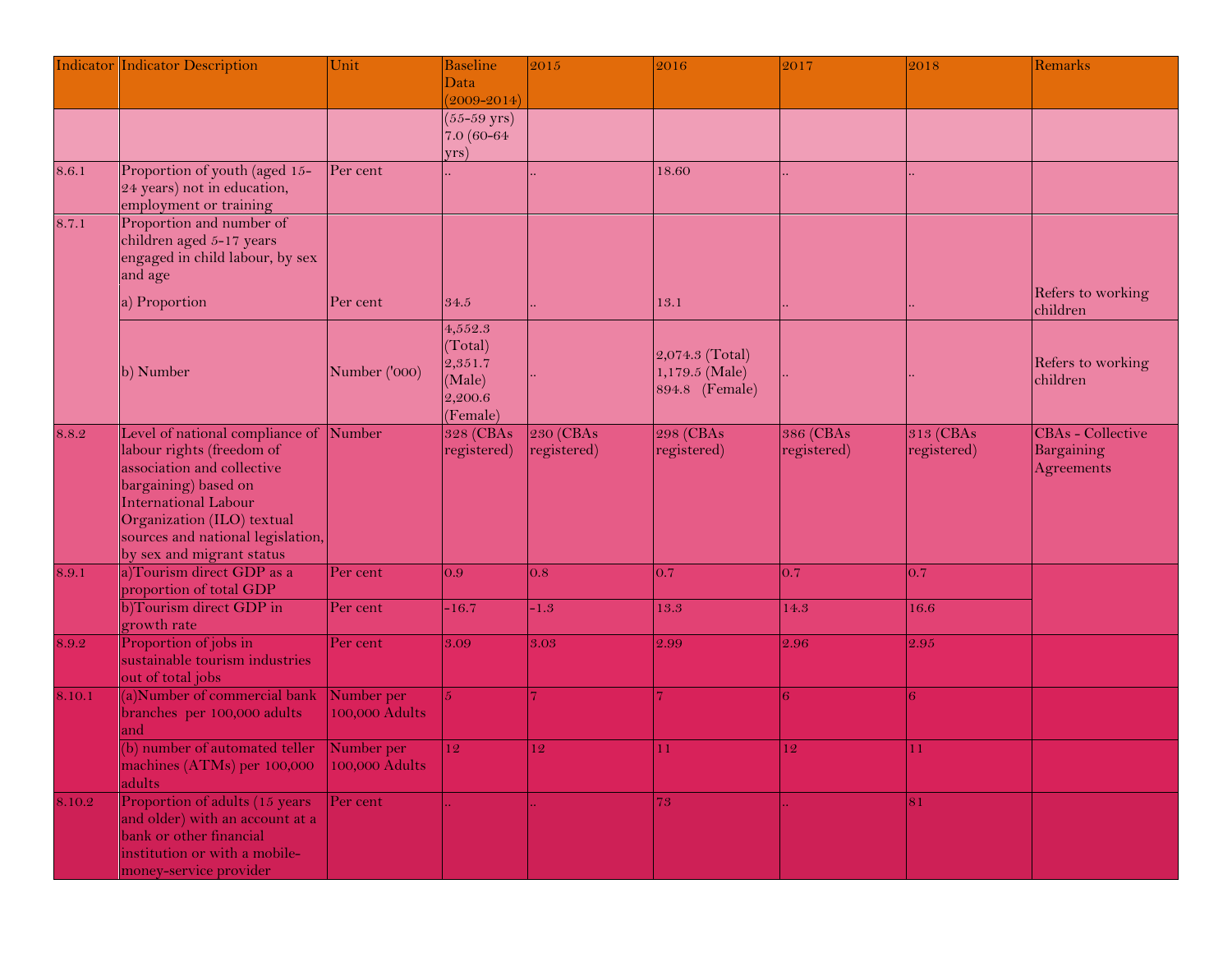|                                                                                                                   | <b>Indicator Indicator Description</b>                                                                             | Unit                       | <b>Baseline</b>                             | 2015                                     | 2016                                                                                                                                                                                                                                                     | 2017                                                         | 2018                                         | Remarks                                                                               |  |  |
|-------------------------------------------------------------------------------------------------------------------|--------------------------------------------------------------------------------------------------------------------|----------------------------|---------------------------------------------|------------------------------------------|----------------------------------------------------------------------------------------------------------------------------------------------------------------------------------------------------------------------------------------------------------|--------------------------------------------------------------|----------------------------------------------|---------------------------------------------------------------------------------------|--|--|
|                                                                                                                   |                                                                                                                    |                            | Data                                        |                                          |                                                                                                                                                                                                                                                          |                                                              |                                              |                                                                                       |  |  |
|                                                                                                                   |                                                                                                                    |                            | $(2009 - 2014)$                             |                                          |                                                                                                                                                                                                                                                          |                                                              |                                              |                                                                                       |  |  |
| Goal 9: Build resilient infrastructure, promote inclusive and sustainable industrialization and foster innovation |                                                                                                                    |                            |                                             |                                          |                                                                                                                                                                                                                                                          |                                                              |                                              |                                                                                       |  |  |
| 9.1.1                                                                                                             | Proportion of the rural<br>population who live within<br>2 km of an all-season road                                | Per cent                   |                                             |                                          | 61.4                                                                                                                                                                                                                                                     | 69.0                                                         | 69.0                                         | Includes tarmac,<br>graded, gravelled and<br>earth-maintained<br>roads in rural areas |  |  |
| 9.1.2                                                                                                             | Passenger and freight volumes,<br>by mode of transport                                                             | 000 Passenger              | 3,715<br>(Railway)<br>8,882.0<br>(Air)      | $2,288$ (Railway)<br>8,993.2 (Air)       | $2,793$ (Railway)<br>$9,791.9$ (Air)                                                                                                                                                                                                                     | 3,096 (Railway)<br>$10,118.2$ (Air)                          | 4,490 (Railway)<br>$11,751.9$ (Air)          |                                                                                       |  |  |
|                                                                                                                   |                                                                                                                    | 000 tonnes                 | Rail-1,509<br>Air-279.4<br>Water-<br>24,875 | Rail-1,542<br>Air-263.0<br>Water- 26,732 | Rail-1,380<br>Air-249.5<br>Water- 27,384                                                                                                                                                                                                                 | $\overline{\text{Rail-1},147}$<br>Air-290.8<br>Water- 30,245 | Rail - 3,544<br>Air - 358.7<br>Water- 30,923 |                                                                                       |  |  |
| 9.2.1                                                                                                             | Manufacturing value added as a Per cent<br>proportion of GDP and per                                               |                            | 10.0                                        | 9.4                                      | 9.3                                                                                                                                                                                                                                                      | 8.0                                                          | 7.7                                          | As a proportion of<br><b>GDP</b>                                                      |  |  |
|                                                                                                                   | capita                                                                                                             | KSh/Person                 | 12,511.60                                   | 13,323.40                                | 14,415.33                                                                                                                                                                                                                                                | 14,062.91                                                    | 14,421.37                                    | Per capita                                                                            |  |  |
| 9.2.2                                                                                                             | Manufacturing employment as<br>a proportion of total<br>employment                                                 | Per cent                   | 12.13                                       | 11.76                                    | 11.60                                                                                                                                                                                                                                                    | 11.24                                                        | 11.12                                        | Formal sector                                                                         |  |  |
| 9.5.1                                                                                                             | Research and development<br>expenditure as a proportion of<br><b>GDP</b>                                           | Per cent                   | 0.48                                        |                                          |                                                                                                                                                                                                                                                          |                                                              |                                              |                                                                                       |  |  |
| 9.5.2                                                                                                             | Researchers (in full-time<br>equivalent) per million<br>inhabitants                                                | Per million<br>inhabitants | 100                                         |                                          |                                                                                                                                                                                                                                                          |                                                              |                                              |                                                                                       |  |  |
| 9.c.1                                                                                                             | Proportion of population<br>covered by a mobile network,<br>by technology                                          | Per cent                   | 91(2G);<br>61(3G)                           |                                          | 95(2G);<br>78(3G)                                                                                                                                                                                                                                        | 95 (2G);<br>85(3G);<br>25(4G)                                | 95 (2G);<br> 86(3G);<br>35 (4G)              |                                                                                       |  |  |
|                                                                                                                   | Goal 10: Reduce inequality within and among countries                                                              |                            |                                             |                                          |                                                                                                                                                                                                                                                          |                                                              |                                              |                                                                                       |  |  |
| 10.2.1                                                                                                            | Proportion of people living<br>below 50 per cent of median<br>income, by sex, age and persons<br>with disabilities | Per cent                   |                                             |                                          | 15.2 (Total)                                                                                                                                                                                                                                             |                                                              |                                              | Household<br>Expenditure                                                              |  |  |
|                                                                                                                   | a) Sex                                                                                                             | Per cent                   |                                             |                                          | 15.1 (Male)<br>15.2 (Female)                                                                                                                                                                                                                             |                                                              |                                              |                                                                                       |  |  |
|                                                                                                                   | b) Age Group                                                                                                       | Per cent                   |                                             |                                          | 14.8 $(0-4$ yrs)<br>$19.2 (5 - 9 \text{ yrs})$<br>$19.6(10-14 \text{ yrs})$<br>$17.8(15-19 \text{ yrs})$<br>$11.3 (20 - 24 \text{ yrs})$<br>$9.1(25-29 \text{ yrs})$<br>$10.4 (30 - 34 \text{ yrs})$<br>$11.7 (35 - 39 \text{ yrs})$<br>13.4 (40-44 yrs) |                                                              |                                              |                                                                                       |  |  |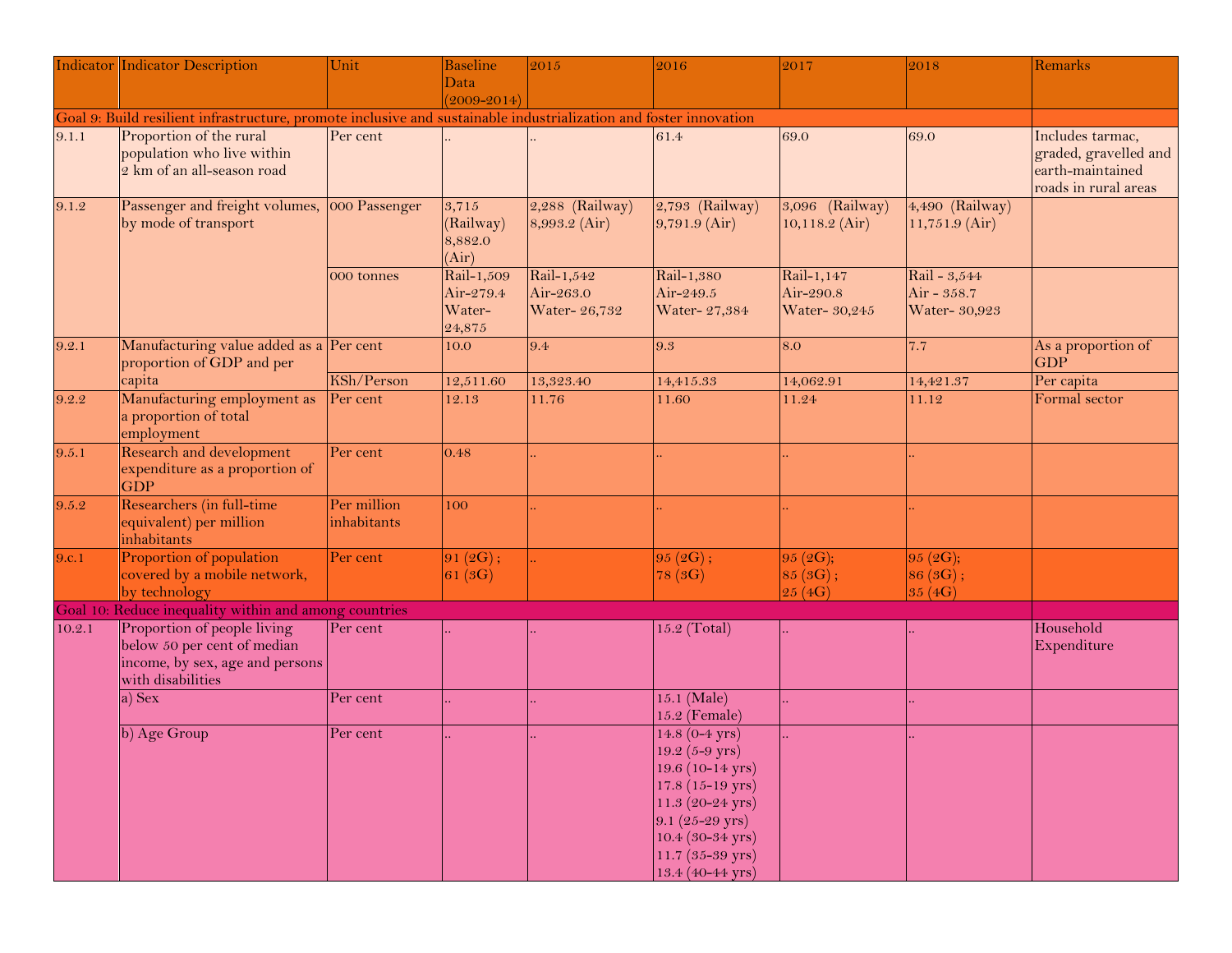|        | <b>Indicator Indicator Description</b>                                                                                           | Unit               | <b>Baseline</b> | 2015      | 2016                                | 2017      | 2018      | Remarks                                |
|--------|----------------------------------------------------------------------------------------------------------------------------------|--------------------|-----------------|-----------|-------------------------------------|-----------|-----------|----------------------------------------|
|        |                                                                                                                                  |                    | Data            |           |                                     |           |           |                                        |
|        |                                                                                                                                  |                    | $(2009 - 2014)$ |           |                                     |           |           |                                        |
|        |                                                                                                                                  |                    |                 |           | $13.7(45-59 \text{ yrs})$           |           |           |                                        |
|        |                                                                                                                                  |                    |                 |           | 12.9 (50-54 yrs)                    |           |           |                                        |
|        |                                                                                                                                  |                    |                 |           | $15.5(55-59 \text{ yrs})$           |           |           |                                        |
|        |                                                                                                                                  |                    |                 |           | $15.3(60 - 64$ yrs)                 |           |           |                                        |
|        |                                                                                                                                  |                    |                 |           | 18.7 (65-69 yrs)<br>$19.4(70+ yrs)$ |           |           |                                        |
|        | c) Disabilities                                                                                                                  | Per cent           |                 |           | 21.1 (Total)                        |           |           |                                        |
|        |                                                                                                                                  |                    |                 |           | 16.8 (Visual)                       |           |           |                                        |
|        |                                                                                                                                  |                    |                 |           | $22.8$ (Hearing)                    |           |           |                                        |
|        |                                                                                                                                  |                    |                 |           | $22.6$ (Speech)                     |           |           |                                        |
|        |                                                                                                                                  |                    |                 |           | 22.9 (Physical)                     |           |           |                                        |
|        |                                                                                                                                  |                    |                 |           | $26.6$ (Mental)                     |           |           |                                        |
|        |                                                                                                                                  |                    |                 |           | 24.4 (Self-care)                    |           |           |                                        |
|        |                                                                                                                                  |                    |                 |           | 13.0 (Others)                       |           |           |                                        |
| 10.4.1 | Labour share of GDP,                                                                                                             | Per cent           | 30.1            | 30.0      | 28.7                                | 29.1      | 29.2      |                                        |
|        | comprising wages and social                                                                                                      |                    |                 |           |                                     |           |           |                                        |
|        | protection transfers                                                                                                             |                    |                 |           |                                     |           |           |                                        |
| 10.6.1 | Proportion of members and                                                                                                        |                    |                 |           |                                     |           |           | of the 11 institutions                 |
|        | voting rights of developing                                                                                                      |                    |                 |           |                                     |           |           | Kenya is a Member of                   |
|        | countries in international                                                                                                       |                    |                 |           |                                     |           |           | 6(UNGA, IMF,                           |
|        | organizations                                                                                                                    |                    |                 |           |                                     |           |           | IBRD, IFC, AfDB,                       |
|        |                                                                                                                                  |                    |                 |           |                                     |           |           | WTO). Not a member                     |
|        |                                                                                                                                  | Number             |                 |           |                                     |           | 6         | of three (FSB,<br>ADB,IDB) as of 2019. |
|        | a) Membership                                                                                                                    |                    | 16              |           |                                     |           |           | Number of                              |
|        |                                                                                                                                  |                    |                 |           |                                     |           |           | institutions where                     |
|        | b) voting rights                                                                                                                 | Number             | 16              |           |                                     |           | в         | Kenya has a voting                     |
|        |                                                                                                                                  |                    |                 |           |                                     |           |           | share                                  |
| 10.b.1 | Total resource flows for                                                                                                         | <b>KSh Million</b> | 28,117.50       | 29,596.70 | 25,903.99                           | 27,600.14 | 47,483.00 | <b>External Grants</b>                 |
|        | development, by recipient and                                                                                                    |                    |                 |           |                                     |           |           |                                        |
|        | donor countries and type of                                                                                                      |                    |                 |           |                                     |           |           |                                        |
|        | flow (e.g. official development                                                                                                  |                    |                 |           |                                     |           |           |                                        |
|        | assistance, foreign direct                                                                                                       |                    |                 |           |                                     |           |           |                                        |
|        | investment and other flows)                                                                                                      |                    |                 |           |                                     |           |           |                                        |
| 10.c.1 | Remittance costs as a                                                                                                            | Per cent           |                 |           | 8.47                                |           |           | Estimate                               |
|        | proportion of the amount                                                                                                         |                    |                 |           |                                     |           |           |                                        |
|        | remitted                                                                                                                         |                    |                 |           |                                     |           |           |                                        |
| 11.1.1 | Goal 11: Make cities and human settlements inclusive, safe, resilient and sustainable<br>Proportion of urban population Per cent |                    | 7.9             |           |                                     |           |           |                                        |
|        | living in slums, informal                                                                                                        |                    |                 |           |                                     |           |           |                                        |
|        | settlements or inadequate                                                                                                        |                    |                 |           |                                     |           |           |                                        |
|        | housing                                                                                                                          |                    |                 |           |                                     |           |           |                                        |
| 11.4.1 | Total expenditure (public and                                                                                                    | KSh/person         | 274.62          | 296.62    | 338.79                              | 284.77    | 310.92    | <b>Refers to Public</b>                |
|        | private) per capita spent on the                                                                                                 |                    |                 |           |                                     |           |           | Expenditure on                         |
|        | preservation, protection and                                                                                                     |                    |                 |           |                                     |           |           | Recreation, Culture                    |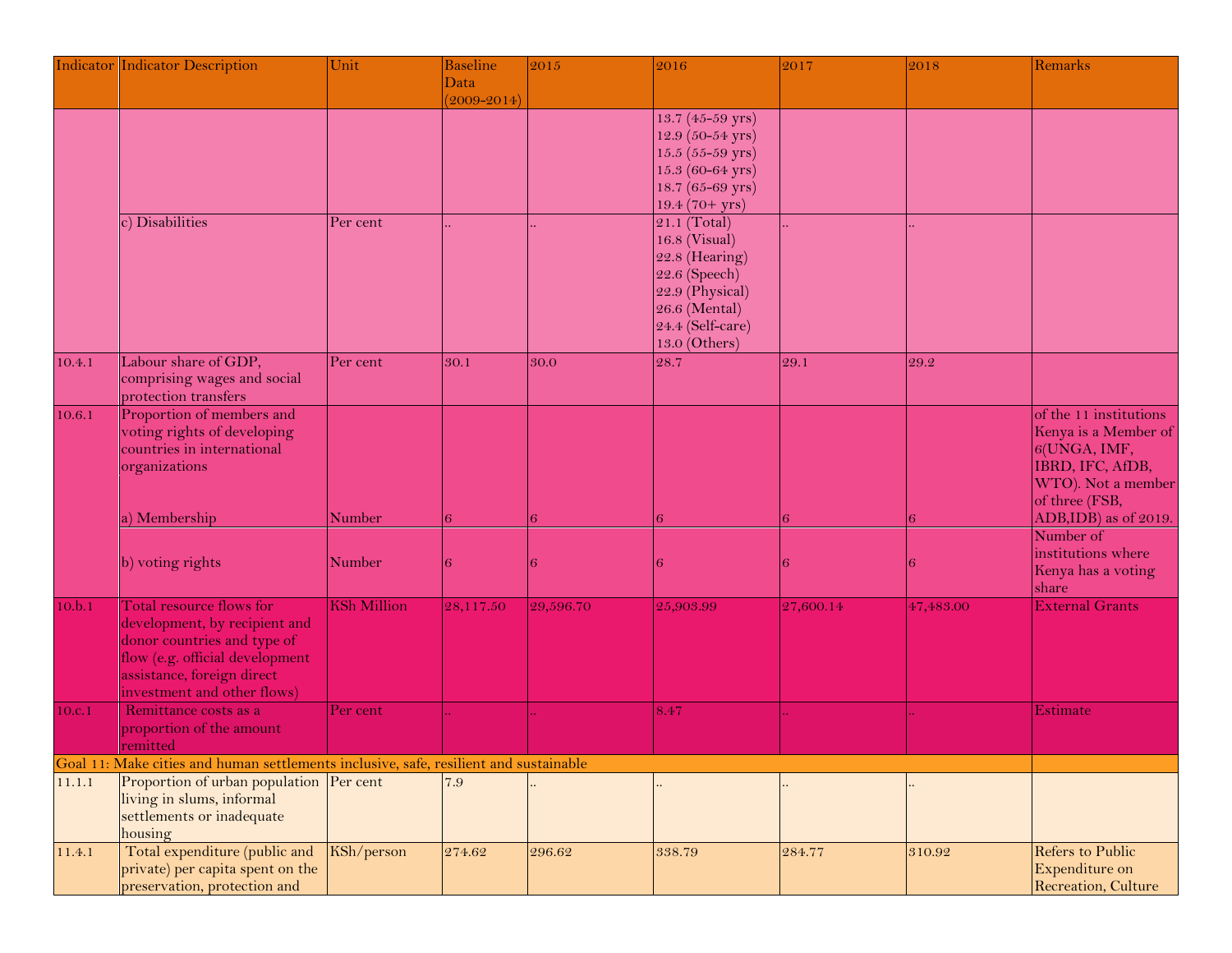|        | <b>Indicator Indicator Description</b>                                         | Unit                     | <b>Baseline</b>              | 2015                                           | 2016                           | 2017                                  | 2018                                  | Remarks                                   |
|--------|--------------------------------------------------------------------------------|--------------------------|------------------------------|------------------------------------------------|--------------------------------|---------------------------------------|---------------------------------------|-------------------------------------------|
|        |                                                                                |                          | Data                         |                                                |                                |                                       |                                       |                                           |
|        | conservation of all cultural and                                               |                          | $(2009 - 2014)$              |                                                |                                |                                       |                                       | and Religion                              |
|        | natural heritage, by type of                                                   |                          |                              |                                                |                                |                                       |                                       |                                           |
|        | heritage (cultural, natural,                                                   |                          |                              |                                                |                                |                                       |                                       |                                           |
|        | mixed and World Heritage                                                       |                          |                              |                                                |                                |                                       |                                       |                                           |
|        | Centre designation), level of                                                  |                          |                              |                                                |                                |                                       |                                       |                                           |
|        | government (national, regional                                                 |                          |                              |                                                |                                |                                       |                                       |                                           |
|        | and local/municipal), type of                                                  |                          |                              |                                                |                                |                                       |                                       |                                           |
|        | expenditure (operating                                                         |                          |                              |                                                |                                |                                       |                                       |                                           |
|        | expenditure/investment) and                                                    |                          |                              |                                                |                                |                                       |                                       |                                           |
|        | type of private funding                                                        |                          |                              |                                                |                                |                                       |                                       |                                           |
|        | (donations in kind, private non-                                               |                          |                              |                                                |                                |                                       |                                       |                                           |
|        | profit sector and sponsorship)                                                 |                          |                              |                                                |                                |                                       |                                       |                                           |
| 11.5.1 | Number of deaths, missing                                                      | Number per               |                              | $\overline{2}$                                 |                                |                                       |                                       |                                           |
|        | persons and persons affected by                                                | 100,000                  |                              |                                                |                                |                                       |                                       |                                           |
|        | disaster per 100,000 people                                                    |                          |                              |                                                |                                |                                       |                                       |                                           |
| 11.6.1 | Proportion of urban solid                                                      | Per cent                 | 44.0                         |                                                | 56.6                           | 53.6                                  | 57.4                                  | Nairobi City County                       |
|        | waste regularly collected and                                                  |                          |                              |                                                |                                |                                       |                                       | Only                                      |
|        | with adequate final discharge                                                  |                          |                              |                                                |                                |                                       |                                       |                                           |
|        | out of total urban solid waste                                                 |                          |                              |                                                |                                |                                       |                                       |                                           |
|        | generated, by cities                                                           |                          |                              |                                                |                                |                                       |                                       |                                           |
| 11.b.1 | Number of countries that adopt                                                 |                          | <b>National</b>              | <b>National Disaster</b><br>Reduction          | National Disaster<br>Reduction | <b>National Disaster</b><br>Reduction | <b>National Disaster</b><br>Reduction |                                           |
|        | and implement national disaster<br>risk reduction strategies in line           |                          | <b>Disaster</b><br>Reduction |                                                | <b>Strategy &amp; Policy</b>   | <b>Strategy &amp; Policy</b>          | <b>Strategy &amp; Policy</b>          |                                           |
|        | with the Sendai Framework for                                                  |                          | Strategy &                   | <b>Strategy &amp; Policy</b><br>2010, National | 2010, National                 | 2010, National                        | 2010, National                        |                                           |
|        | Disaster Risk Reduction 2015-                                                  |                          | Policy 2010,                 | Disaster                                       | Disaster                       | Disaster                              | <b>Disaster</b>                       |                                           |
|        | 2030                                                                           |                          | National                     | Preparedness and                               | Preparedness and               | Preparedness and                      | Preparedness and                      |                                           |
|        |                                                                                |                          | <b>Disaster</b>              | Response                                       | Response                       | Response                              | Response                              |                                           |
|        |                                                                                |                          | Preparednes                  | Strategies                                     | Strategies                     | Strategies                            | <b>Strategies</b>                     |                                           |
|        |                                                                                |                          | s and                        |                                                |                                |                                       |                                       |                                           |
|        |                                                                                |                          | Response                     |                                                |                                |                                       |                                       |                                           |
|        |                                                                                |                          | <b>Strategies</b>            |                                                |                                |                                       |                                       |                                           |
| 11.b.2 | Proportion of local                                                            | Per cent                 | 100                          | 100                                            | 100                            | 100                                   | 100                                   |                                           |
|        | governments that adopt and                                                     |                          |                              |                                                |                                |                                       |                                       |                                           |
|        | implement local disaster risk                                                  |                          |                              |                                                |                                |                                       |                                       |                                           |
|        | reduction strategies in line with                                              |                          |                              |                                                |                                |                                       |                                       |                                           |
|        | national risk reduction                                                        |                          |                              |                                                |                                |                                       |                                       |                                           |
|        | strategies                                                                     |                          |                              |                                                |                                |                                       |                                       |                                           |
|        | Goal 12: Ensure sustainable consumption and production patterns                |                          |                              |                                                |                                |                                       |                                       |                                           |
| 12.3.1 | (a) Food loss index                                                            | per capita (Kcal) $ 79 $ |                              | 84.6                                           | 73.3                           | 79.6                                  | 60.3                                  | food loss per capita<br>derived from Food |
|        |                                                                                |                          |                              |                                                |                                |                                       |                                       | <b>Balance Sheet (FBS)</b>                |
|        | Goal 13: Take urgent action to combat to combat climate change and its impacts |                          |                              |                                                |                                |                                       |                                       |                                           |
| 13.1.1 | Number of deaths, missing                                                      | Number per               |                              |                                                |                                |                                       |                                       |                                           |
|        | persons and persons affected by                                                | 100,000                  |                              |                                                |                                |                                       |                                       |                                           |
|        | disaster per 100,000 people                                                    |                          |                              |                                                |                                |                                       |                                       |                                           |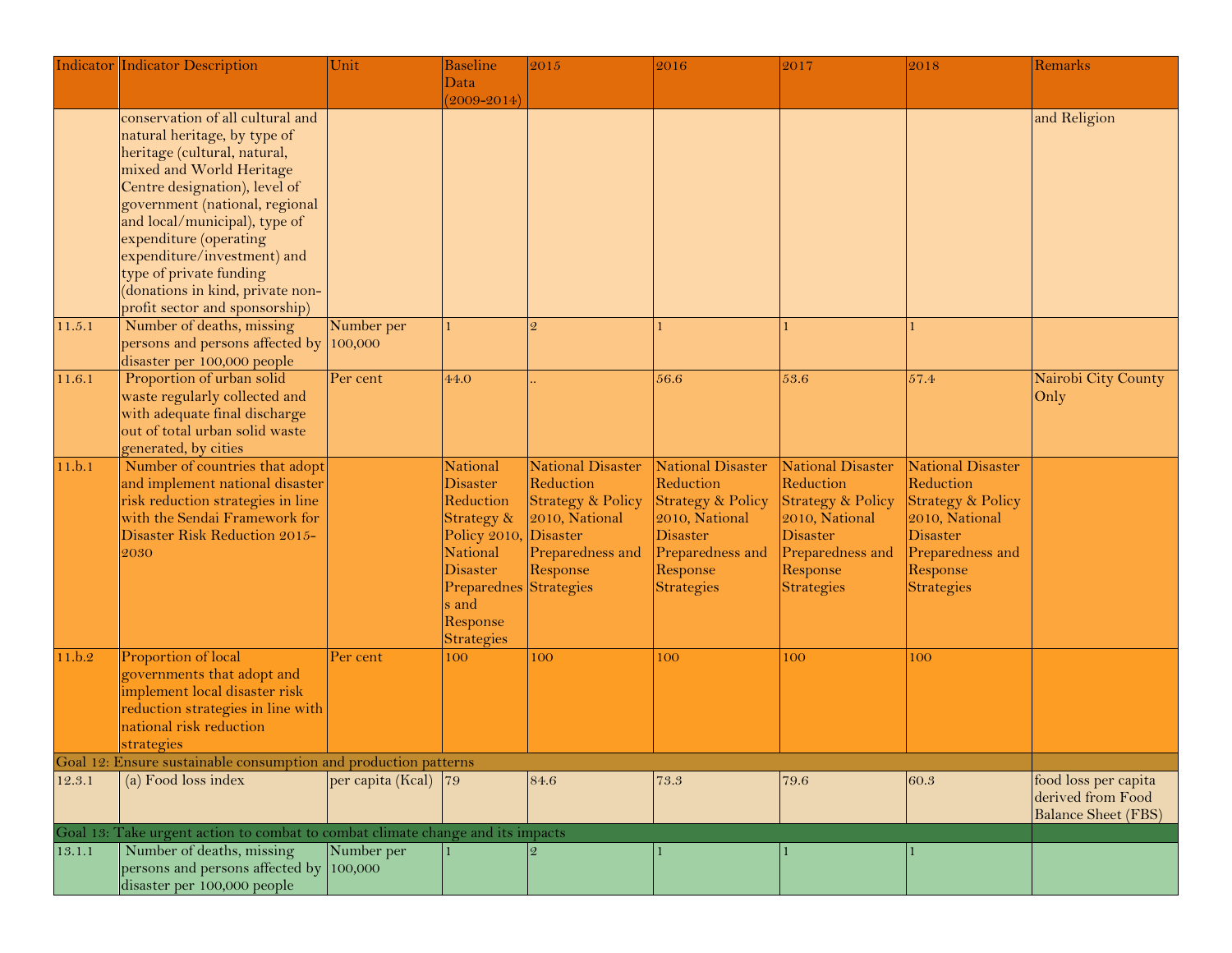|        | <b>Indicator Indicator Description</b>                                                                  | Unit     | <b>Baseline</b>        | 2015                         | 2016                               | 2017                                                     | 2018                               | Remarks             |
|--------|---------------------------------------------------------------------------------------------------------|----------|------------------------|------------------------------|------------------------------------|----------------------------------------------------------|------------------------------------|---------------------|
|        |                                                                                                         |          | Data                   |                              |                                    |                                                          |                                    |                     |
|        |                                                                                                         |          | $(2009 - 2014)$        |                              |                                    |                                                          |                                    |                     |
| 13.1.2 | Number of countries that adopt                                                                          |          | National               | National Disaster            | National Disaster                  | <b>National Disaster</b>                                 | <b>National Disaster</b>           |                     |
|        | and implement national disaster                                                                         |          | <b>Disaster</b>        | Reduction                    | Reduction                          | Reduction                                                | Reduction                          |                     |
|        | risk reduction strategies in line                                                                       |          | Reduction              | <b>Strategy &amp; Policy</b> | Strategy & Policy                  | <b>Strategy &amp; Policy</b>                             | Strategy & Policy                  |                     |
|        | with the Sendai Framework for                                                                           |          | Strategy &             | 2010, National               | 2010, National                     | 2010, National                                           | 2010, National                     |                     |
|        | Disaster Risk Reduction 2015-                                                                           |          | Policy 2010,           | Disaster                     | Disaster                           | Disaster                                                 | Disaster                           |                     |
|        | 2030                                                                                                    |          | National               | Preparedness and             | Preparedness and                   | Preparedness and                                         | Preparedness and                   |                     |
|        |                                                                                                         |          | <b>Disaster</b>        | Response                     | Response                           | Response                                                 | Response                           |                     |
|        |                                                                                                         |          | Preparednes Strategies |                              | Strategies                         | Strategies                                               | Strategies                         |                     |
|        |                                                                                                         |          | s and<br>Response      |                              |                                    |                                                          |                                    |                     |
|        |                                                                                                         |          | Strategies             |                              |                                    |                                                          |                                    |                     |
| 13.1.3 | Proportion of local                                                                                     | Per cent | 100                    | 100                          | 100                                | 100                                                      | 100                                | All the 47 County   |
|        | governments that adopt and                                                                              |          |                        |                              |                                    |                                                          |                                    | Governments have    |
|        | implement local disaster risk                                                                           |          |                        |                              |                                    |                                                          |                                    | mainstreamed        |
|        | reduction strategies in line with                                                                       |          |                        |                              |                                    |                                                          |                                    | Disaster Risk       |
|        | national risk reduction                                                                                 |          |                        |                              |                                    |                                                          |                                    | Management          |
|        | strategies                                                                                              |          |                        |                              |                                    |                                                          |                                    | Planning which is   |
|        |                                                                                                         |          |                        |                              |                                    |                                                          |                                    | implemented through |
|        |                                                                                                         |          |                        |                              |                                    |                                                          |                                    | the County          |
|        |                                                                                                         |          |                        |                              |                                    |                                                          |                                    | Integrated          |
|        |                                                                                                         |          |                        |                              |                                    |                                                          |                                    | Development Plans   |
|        |                                                                                                         |          |                        |                              |                                    |                                                          |                                    | (CIDPs)             |
| 13.2.1 | Number of countries that have                                                                           | Number   | National               | <b>National Climate</b>      | National Climate                   | National Climate                                         | <b>National Climate</b>            |                     |
|        | communicated the                                                                                        |          | Climate                | Change Response              | <b>Change Response</b>             | Change Response                                          | Change Response                    |                     |
|        | establishment or                                                                                        |          | Change                 | Strategy 2010;               | Strategy 2010;                     | Strategy 2010;                                           | Strategy 2010;                     |                     |
|        | operationalization of an                                                                                |          | Response               | <b>National Climate</b>      | <b>National Climate</b>            | National Climate                                         | National Climate                   |                     |
|        | integrated policy/strategy/plan                                                                         |          | Strategy               | Change Action                | <b>Change Action</b>               | Change Action                                            | <b>Change Action</b>               |                     |
|        | which increases their ability to                                                                        |          | 2010;                  | Plan 2013-2017;              | Plan 2013-2017;                    | Plan 2013-2017;                                          | Plan 2013-2017;                    |                     |
|        | adapt to the adverse impacts of                                                                         |          | National               | Kenya                        | Kenya                              | Kenya                                                    | Kenya                              |                     |
|        | climate change, and foster                                                                              |          | Climate                | Independent                  | Independent                        | Independent                                              | Independent                        |                     |
|        | climate resilience and low                                                                              |          | Change                 | Nationally                   | Nationally                         | Nationally                                               | Nationally                         |                     |
|        | greenhouse gas emissions                                                                                |          | <b>Action Plan</b>     | Determined                   | Determined                         | Determined                                               | Determined                         |                     |
|        | development in a manner that                                                                            |          | 2013-2017;             | Contribution(IND             | Contribution(IND                   | Contribution(IND                                         | Contribution(IND                   |                     |
|        | does not threaten food                                                                                  |          |                        | $ C $ 2015; Kenya            | $\vert$ C) 2015; The               | $ C $ 2015; The                                          | $ C $ 2015; The                    |                     |
|        | production (including a national                                                                        |          |                        | National                     | Climate Change                     | Climate Change                                           | Climate Change                     |                     |
|        | adaptation plan, nationally<br>determined contribution,                                                 |          |                        | <b>Adaptation Plan</b>       |                                    | Act 2016; National Act 2016; National Act 2016; National |                                    |                     |
|        |                                                                                                         |          |                        | 2015-2030.                   | Climate Change<br>Framework policy | Climate Change                                           | Climate Change<br>Framework policy |                     |
|        | national communication,<br>biennial update report or other)                                             |          |                        |                              | $2016;$ Kenya                      | Framework policy<br>$2016$ ; Kenya                       | 2016; Kenya                        |                     |
|        |                                                                                                         |          |                        |                              | National                           | National                                                 | National                           |                     |
|        |                                                                                                         |          |                        |                              | <b>Adaptation Plan</b>             | Adaptation Plan                                          | <b>Adaptation Plan</b>             |                     |
|        |                                                                                                         |          |                        |                              | 2015-2030.                         | 2015-2030.                                               | 2015-2030.                         |                     |
|        | Goal 14: Conserve and sustainably use the oceans, seas and marine resources for sustainable development |          |                        |                              |                                    |                                                          |                                    |                     |
| 14.4.1 | Proportion of fish stocks within Tonnes                                                                 |          | 182,626                | 163,824                      | 147,678                            | 135,100                                                  | 148,347                            | Fish landed from    |
|        | Biologically sustainable levels                                                                         |          |                        |                              |                                    |                                                          |                                    | greshwater bodies   |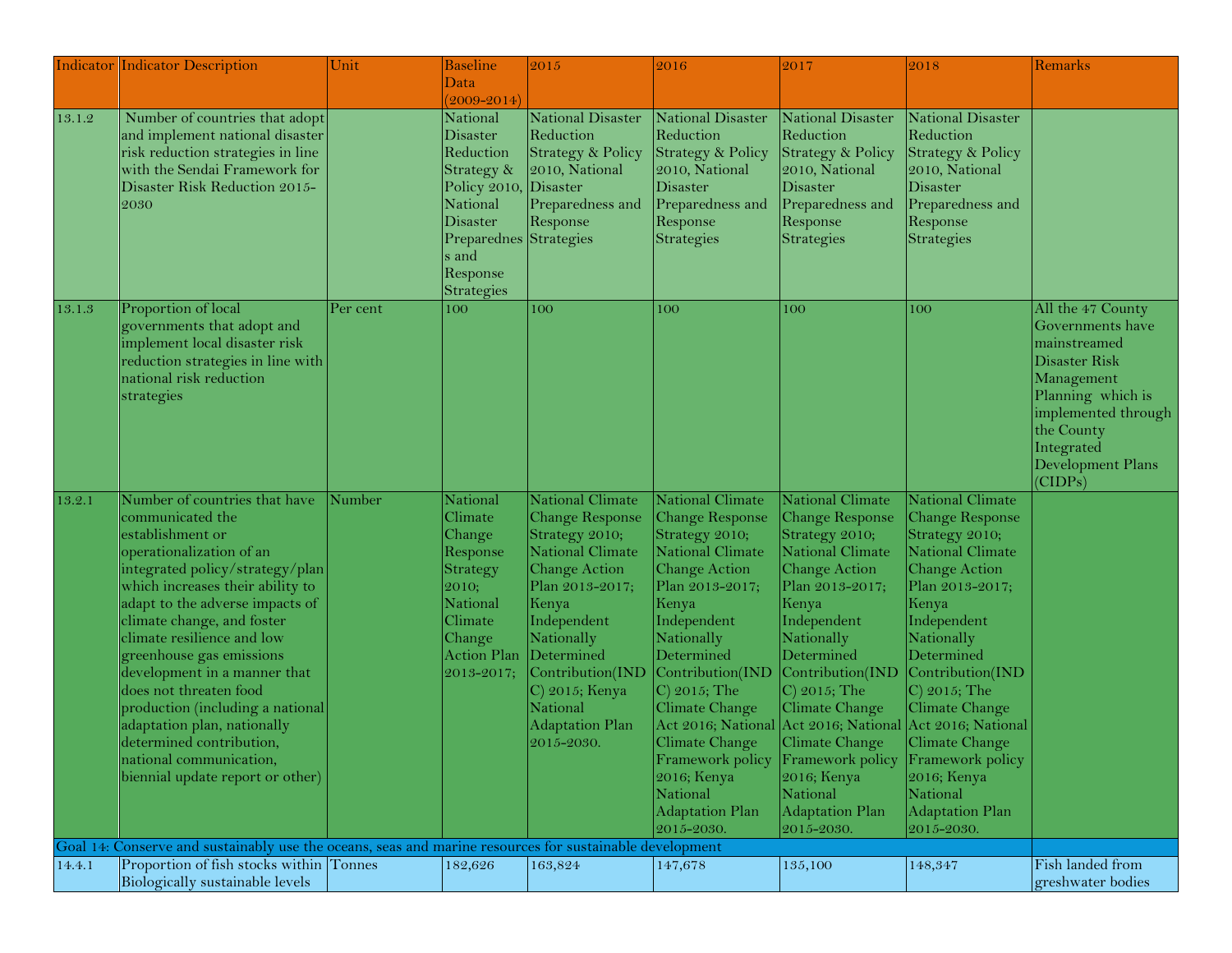|          | <b>Indicator Indicator Description</b>                                                                                                                                                                                   | Unit                      | <b>Baseline</b><br>Data                                    | 2015 | 2016 | 2017 | 2018 | Remarks                                                                                                                       |
|----------|--------------------------------------------------------------------------------------------------------------------------------------------------------------------------------------------------------------------------|---------------------------|------------------------------------------------------------|------|------|------|------|-------------------------------------------------------------------------------------------------------------------------------|
|          |                                                                                                                                                                                                                          |                           | $(2009 - 2014)$                                            |      |      |      |      |                                                                                                                               |
|          |                                                                                                                                                                                                                          |                           |                                                            |      |      |      |      | and marine is used as<br>a proxy                                                                                              |
| 14.5.1   | Coverage of protected areas in<br>relation to marine areas                                                                                                                                                               | Per cent                  |                                                            |      |      | 0.8  | 0.8  | Study done by<br><b>KMFRI</b> in<br>collaboration with<br><b>UNEP &amp; World</b><br>Conservation<br><b>Monitoring Centre</b> |
|          | Goal 15: Protect, restore and promote sustainable use of terrestrial ecosystems, sustainably manage forests, combat desertification, and halt and reverse land degradation and                                           |                           |                                                            |      |      |      |      |                                                                                                                               |
|          | halt biodiversity loss                                                                                                                                                                                                   |                           |                                                            |      |      |      |      |                                                                                                                               |
| 15.1.1   | Forest area as a proportion of<br>total land area                                                                                                                                                                        | Per cent                  | 7.07                                                       | 7.16 | 7.21 | 7.28 | 7.28 |                                                                                                                               |
| 15.3.1   | Proportion of land that is<br>degraded over total land area                                                                                                                                                              | Per cent                  |                                                            |      |      | 11.4 | 11.4 |                                                                                                                               |
| Goal 16: | Promote peaceful and inclusive societies for sustainable development, provide access to justice for all and build effective, accountable and inclusive institutions at all                                               |                           |                                                            |      |      |      |      |                                                                                                                               |
| levels   |                                                                                                                                                                                                                          |                           |                                                            |      |      |      |      |                                                                                                                               |
| 16.1.1   | Number of victims of<br>intentional homicide per<br>100,000 population, by sex and<br>age                                                                                                                                | Per 100,000<br>population | 6                                                          | 6    | 6    | 6    | 6    | Homicide crimes as a<br>proxy                                                                                                 |
| 16.1.3   | Proportion of population<br>subjected to physical,<br>psychological or sexual violence<br>in the previous 12 months                                                                                                      | Per cent                  | 16.3<br>(Physical<br>violence)<br>5.3 (Sexual<br>violence) |      |      |      |      |                                                                                                                               |
| 16.1.4   | Proportion of population that<br>feel safe walking alone around<br>the area they live                                                                                                                                    | Per cent                  |                                                            |      | 70.4 |      |      | refers to individuals<br>that feel very safe or<br>fairly safe when<br>walking during the<br>night                            |
| 16.3.2   | Unsentenced detainees as a<br>proportion of overall prison<br>population                                                                                                                                                 | Per cent                  | 56.3                                                       | 60.3 | 60.8 | 61.4 | 62.5 |                                                                                                                               |
| 16.4.2   | Proportion of seized small<br>arms and light weapons that are<br>recorded and traced, in<br>accordance with international<br>standards and legal instruments                                                             | Number                    | 392                                                        | 331  | 444  | 186  | 185  | Firearms recovered<br>and surrendered                                                                                         |
| 16.5.1   | Proportion of persons who had Per cent<br>at least one contact with a<br>public official and who paid a<br>bribe to a public official, or were<br>asked for a bribe by those public<br>officials, during the previous 12 |                           |                                                            |      | 9.8  |      |      |                                                                                                                               |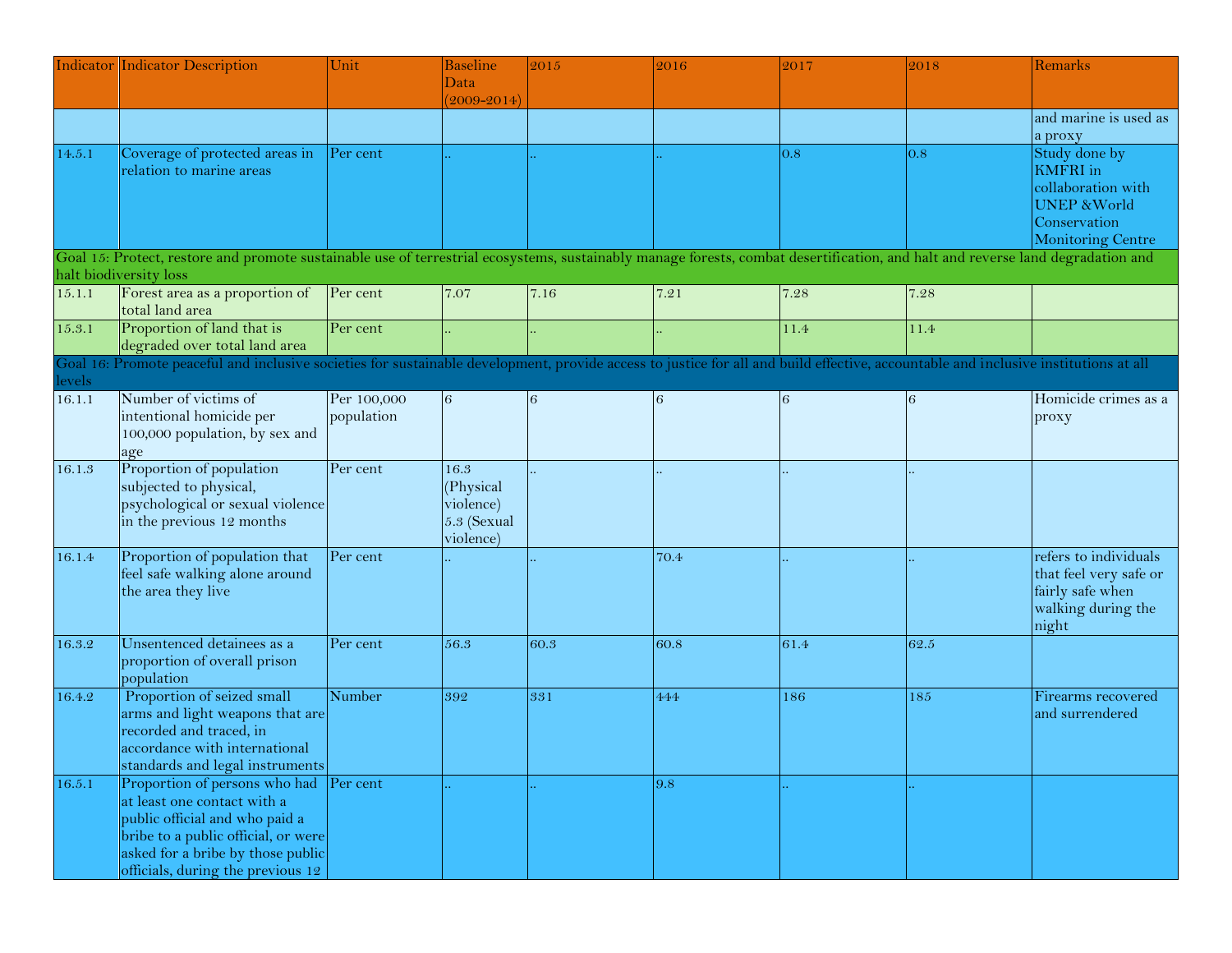|            | <b>Indicator Indicator Description</b>                                                                                                             | Unit     | <b>Baseline</b>                                                                                             | 2015                                       | 2016                          | 2017                          | 2018                          | Remarks                                                                                                                                       |
|------------|----------------------------------------------------------------------------------------------------------------------------------------------------|----------|-------------------------------------------------------------------------------------------------------------|--------------------------------------------|-------------------------------|-------------------------------|-------------------------------|-----------------------------------------------------------------------------------------------------------------------------------------------|
|            |                                                                                                                                                    |          | Data<br>$(2009 - 2014)$                                                                                     |                                            |                               |                               |                               |                                                                                                                                               |
|            | months                                                                                                                                             |          |                                                                                                             |                                            |                               |                               |                               |                                                                                                                                               |
| 16.8.1     | Proportion of members and<br>voting rights of developing<br>countries in international<br>organizations                                            |          |                                                                                                             |                                            |                               |                               |                               | of the 11 institutions<br>Kenya is a Member of<br>6(UNGA, IMF,<br>IBRD, IFC, AfDB,                                                            |
|            | a) Membership                                                                                                                                      | Number   | 6                                                                                                           |                                            |                               |                               | 6                             | WTO). Not a member<br>of three (FSB,<br>ADB, IDB) as of 2019<br>Number of                                                                     |
|            | b) voting rights                                                                                                                                   | Number   | 6                                                                                                           |                                            |                               |                               | 6                             | institutions where<br>Kenya has a voting<br>share                                                                                             |
| 16.9.1     | Proportion of children under 5<br>years of age whose births have<br>been registered with a civil<br>authority, by age                              | Per cent | 66.9 (Total);<br>68.0 $($<br>$(yrs);$ 66.2<br>$(2-4 \text{ yrs})$                                           |                                            |                               |                               |                               | <b>Registration</b> here<br>refers to only those<br>with a valid birth<br>certificate. Actual<br>registration may be<br>higher than indicated |
| 16.10.2    | Number of countries that adopt<br>and implement constitutional,<br>statutory and/or policy<br>guarantees for public access to<br>information       | Number   | of Kenya<br>2010                                                                                            | Constitution Constitution of<br>Kenya 2010 | Constitution of<br>Kenya 2010 | Constitution of<br>Kenya 2010 | Constitution of<br>Kenya 2010 |                                                                                                                                               |
| 16.a.1     | Existence of independent<br>national human rights<br>institutions in compliance with<br>the Paris Principles                                       | Number   | Kenya<br>adopted<br>this and<br>formed<br>Kenya<br>National<br>Commission<br>for Human<br>Rights in<br>2010 |                                            |                               |                               |                               | Baseline 2010,<br><b>KNCHR.</b> Others with<br>with a national<br>outlook:<br>KHRC, IMLU, IPOA,<br>CAJ, FIDA, CRADLE                          |
|            | Goal 17: Strengthen the means of implementation and revitalize the Global Partnership for Sustainable Development                                  |          |                                                                                                             |                                            |                               |                               |                               |                                                                                                                                               |
| 17.1.1     | Total government revenue as a Per cent<br>proportion of GDP, by source                                                                             |          | $19.5\,$                                                                                                    | 19.0                                       | 18.9                          | 18.3                          | 21.2                          |                                                                                                                                               |
| 17.1.2     | Proportion of domestic budget Per cent<br>funded by domestic taxes                                                                                 |          | 56.9                                                                                                        | 55.5                                       | 55.9                          | 52.1                          | 53.5                          |                                                                                                                                               |
| 17.3.1     | Foreign direct investments<br>(FDI), official development<br>assistance and South-South<br>Cooperation as a proportion of<br>total domestic budget | Per cent |                                                                                                             | 3.0                                        | 3.0                           | 5.1                           | $5.4\,$                       | FDI as a proportion<br>of total domestic<br>budget                                                                                            |
| $17.3.2\,$ | Volume of remittances (in                                                                                                                          | Per cent | $\,2.34$                                                                                                    | $2.45\,$                                   | 2.52                          | $2.49\,$                      | $\ \, 3.09$                   | <b>Balance of payments</b>                                                                                                                    |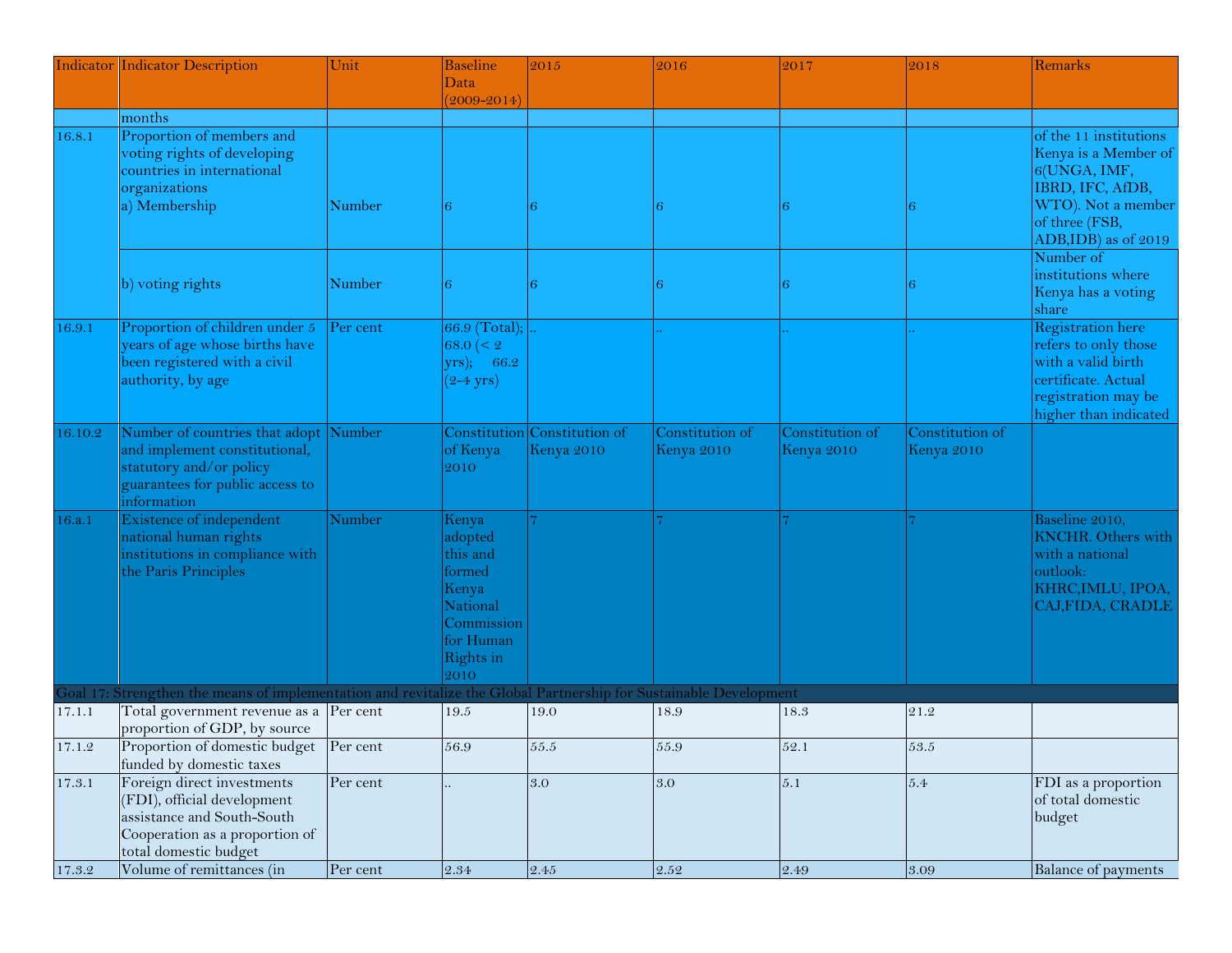|         | <b>Indicator Indicator Description</b>      | Unit            | <b>Baseline</b> | 2015                  | 2016                                                                     | 2017                  | 2018                  | Remarks                 |
|---------|---------------------------------------------|-----------------|-----------------|-----------------------|--------------------------------------------------------------------------|-----------------------|-----------------------|-------------------------|
|         |                                             |                 | Data            |                       |                                                                          |                       |                       |                         |
|         |                                             |                 | $(2009 - 2014)$ |                       |                                                                          |                       |                       |                         |
|         | United States dollars) as a                 |                 |                 |                       |                                                                          |                       |                       |                         |
|         | proportion of total GDP                     |                 |                 |                       |                                                                          |                       |                       |                         |
| 17.4.1  | Debt service as a proportion of Per cent    |                 | 10.3            | 10.8                  | 7.8                                                                      | 9.9                   | 20.0                  | External debt service   |
|         | exports of goods and services               |                 |                 |                       |                                                                          |                       |                       |                         |
| 17.6.2  | Fixed internet broadband                    | Internet        | 0.03(256)       |                       | 0.05 (256 kbps - < $\vert$ 0.06 (256 kbps - < $\vert$ 0.04 (256 kbps - < |                       | $0.02$ (256 kbps - <  | $256$ kbps - < 1Mbps    |
|         | subscription per 100                        | subscribers per | $kbps - <$      | 1Mbps)                | 1Mbps)                                                                   | 1Mbps)                | 1Mbps)                | is 1st tier while $>=2$ |
|         | inhabitants, by speed                       | 100 inhabitants | 1Mbps)          | $0.17$ ( $>= 2$ Mbps) | $0.27$ ( $>= 2$ Mbps)                                                    | $0.58$ ( $>= 2$ Mbps) | $0.76$ ( $>= 2$ Mbps) | Mbps is 2nd and 3rd     |
|         |                                             |                 | $0.17$ ( $>=$ 2 |                       |                                                                          |                       |                       | tier combined           |
|         |                                             |                 | Mbps)           |                       |                                                                          |                       |                       |                         |
| 17.8.1  | Proportion of individuals using Per cent    |                 | 6.3             |                       | 16.6                                                                     |                       |                       | Population aged 3       |
|         | the Internet                                |                 |                 |                       |                                                                          |                       |                       | years and above         |
|         | Developing countries' and least KSh Million |                 |                 | 581,045               |                                                                          |                       |                       | Values refer to         |
| 17.11.1 | developed countries' share of               |                 | 537,236         |                       | 578,067                                                                  | 594,128               | 612,929               | Kenya's exports         |
|         |                                             |                 |                 |                       |                                                                          |                       |                       |                         |
|         | global exports<br>Macroeconomic Dashboard   |                 |                 |                       |                                                                          |                       |                       |                         |
| 17.13.1 |                                             |                 |                 |                       |                                                                          |                       |                       |                         |
|         | External                                    |                 |                 |                       |                                                                          |                       |                       |                         |
|         | Merchandise trade (% of GDP)                | Per cent        | 39.90           | 34.35                 | 28.62                                                                    | 28.48                 | 26.65                 |                         |
|         | Personal transfers, received (% Per cent    |                 | 2.34            | 2.45                  | 2.52                                                                     | 2.49                  | 3.09                  |                         |
|         | of GDP                                      |                 |                 |                       |                                                                          |                       |                       |                         |
|         | Current account balance (% of               | Per cent        | $-10.38$        | $-6.70$               | $-4.89$                                                                  | $-6.18$               | $-4.96$               |                         |
|         | GDP                                         |                 |                 |                       |                                                                          |                       |                       |                         |
|         | Foreign direct investment, net              | Per cent        | 1.34            | 0.97                  | 0.98                                                                     | 1.62                  | $1.85\,$              |                         |
|         | inflows (% of GDP)                          |                 |                 |                       |                                                                          |                       |                       |                         |
|         | Portfolio investment, net (BoP, USD         |                 | $-3,716.86$     | 155.05                | 349.00                                                                   | 788.87                | -624.66               |                         |
|         | current US\$)                               |                 |                 |                       |                                                                          |                       |                       |                         |
|         | Total reserves in months of                 |                 | 5.0             | 4.8                   | 5.0                                                                      | 5.0                   | 5.3                   |                         |
|         | imports                                     |                 |                 |                       |                                                                          |                       |                       |                         |
|         | Debt service on external debt,              | Per cent        | 15.2            | 5.9                   | 7.8                                                                      | 10.8                  | 18.0                  |                         |
|         | total (% exports and primary                |                 |                 |                       |                                                                          |                       |                       |                         |
|         | income)                                     |                 |                 |                       |                                                                          |                       |                       |                         |
|         | Total external debt (% of GNI) Per cent     |                 | 10.3            | 7.3                   | 6.2                                                                      | 7.3                   | 9.6                   |                         |
|         | Official exchange rate (LCU per KSh to USD  |                 | 87.92           | 98.18                 | 101.50                                                                   | 103.41                | 101.30                | Annual Average          |
|         | US\$, period average annual)                |                 |                 |                       |                                                                          |                       |                       |                         |
|         | <b>Commodity Prices</b>                     |                 | 73.10           | 76.00                 | 78.80                                                                    | 75.50                 | 68.00                 | Terms of Trade for      |
|         | (Export/import)                             |                 |                 |                       |                                                                          |                       |                       | all items               |
|         | <b>Financial Sector</b>                     |                 |                 |                       |                                                                          |                       |                       |                         |
|         | Broad money growth (annual                  |                 |                 |                       |                                                                          |                       |                       |                         |
|         |                                             |                 | 16.1            | 14.1                  | $\overline{4}$                                                           | 9.6                   | 10.1                  |                         |
|         | Broad money to total reserves               |                 |                 |                       |                                                                          |                       |                       |                         |
|         | ratio                                       |                 |                 |                       |                                                                          |                       |                       |                         |
|         | Bank nonperforming loans to                 |                 |                 |                       |                                                                          |                       |                       |                         |
|         | total gross loans $(\% )$                   |                 |                 |                       |                                                                          |                       |                       |                         |
|         | Bank capital to assets ratio (%)            |                 |                 |                       |                                                                          |                       |                       |                         |
|         |                                             |                 |                 |                       |                                                                          |                       |                       |                         |
|         | <b>Fiscal Sector</b>                        |                 |                 |                       |                                                                          |                       |                       |                         |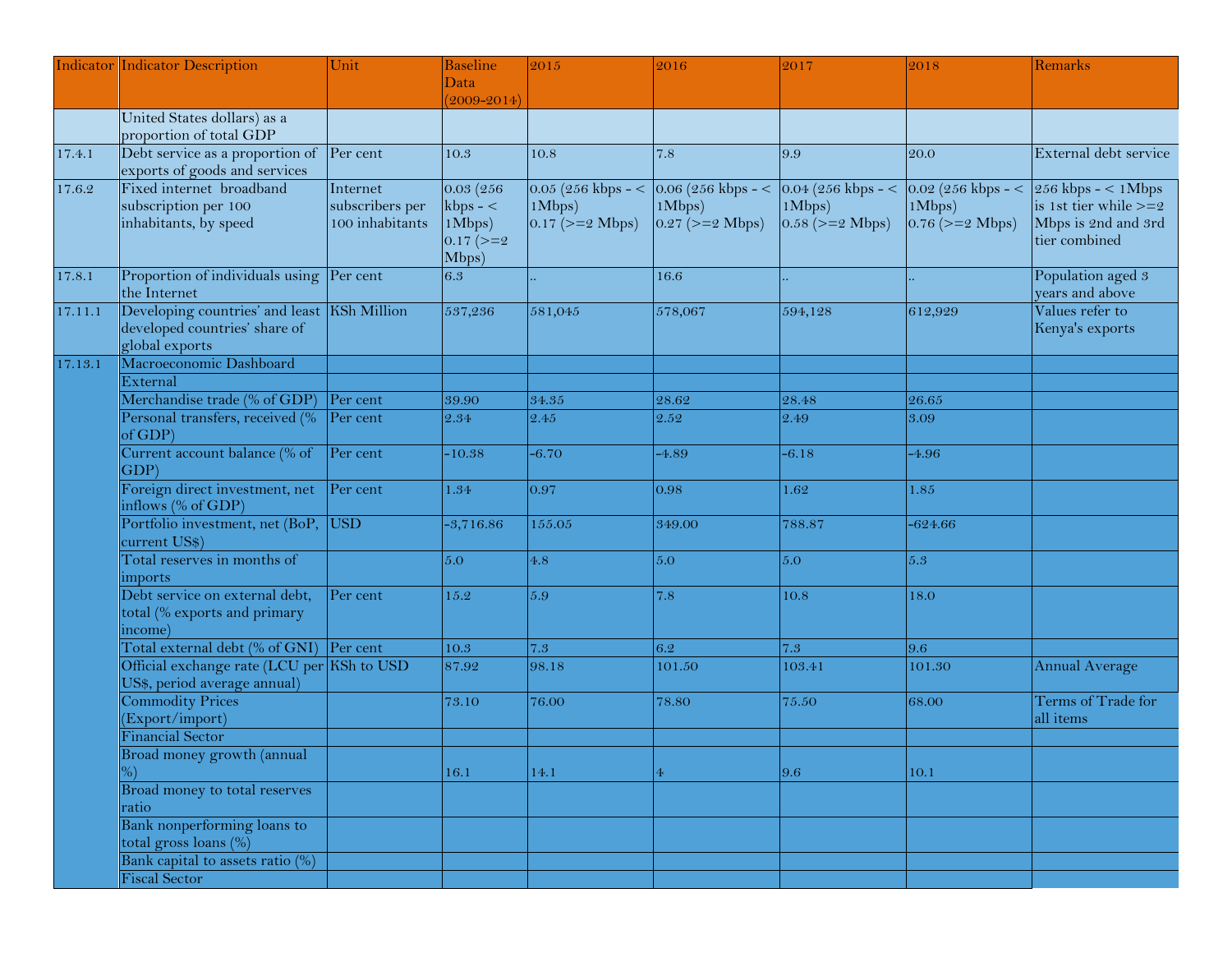|         | Indicator Indicator Description                                                                                                                        | Unit                                   | <b>Baseline</b>                                     | 2015                                      | 2016                                      | 2017                                      | 2018                                      | Remarks                                 |
|---------|--------------------------------------------------------------------------------------------------------------------------------------------------------|----------------------------------------|-----------------------------------------------------|-------------------------------------------|-------------------------------------------|-------------------------------------------|-------------------------------------------|-----------------------------------------|
|         |                                                                                                                                                        |                                        | Data                                                |                                           |                                           |                                           |                                           |                                         |
|         |                                                                                                                                                        |                                        | $(2009 - 2014)$                                     |                                           |                                           |                                           |                                           |                                         |
|         | Tax revenue (% of GDP)                                                                                                                                 | Per cent                               | 18.9                                                | 18.1                                      | 18.2                                      | 16.5                                      | 18.2                                      |                                         |
|         | Overall Fiscal Balance (% of<br>$GDP$ :                                                                                                                | Per cent                               | $-4.1$                                              | $-5.2$                                    | $-5.5$                                    | $-5.6$                                    | $-4.9$                                    |                                         |
|         | D <sub>2</sub> gross government and<br>public sector debt (% of GDP):                                                                                  | Per cent                               | 41                                                  | 41.4                                      | 45.6                                      | 48.8                                      | $5\sqrt{1}$                               |                                         |
|         | <b>Real Sector and Prices</b>                                                                                                                          |                                        |                                                     |                                           |                                           |                                           |                                           |                                         |
|         | GDP (annual % growth)                                                                                                                                  | Per cent                               | 5.4                                                 | 5.7                                       | 5.9                                       | $4.9\,$                                   | 6.3                                       |                                         |
|         | Gross capital formation (annual Per cent<br>$\%$ growth)                                                                                               |                                        | 14.2                                                | 6.6                                       | $-9.2$                                    | 6.4                                       | 4.6                                       |                                         |
|         | Household final consumption<br>expenditure, etc. (annual %<br>growth)                                                                                  | Per cent                               | 4.3                                                 | $5.2\,$                                   | 4.8                                       | 7.6                                       | 5.9                                       |                                         |
|         | General government final<br>consumption expenditure                                                                                                    | Per cent                               |                                                     |                                           |                                           |                                           |                                           |                                         |
|         | (annual % growth)                                                                                                                                      |                                        | 1.7                                                 | 11.5                                      | 5.6                                       | 5.1                                       | 1.0                                       |                                         |
|         | Exports of goods and services<br>annual % growth)                                                                                                      | Per cent                               | 5.8                                                 | 6.2                                       | $-2.2$                                    | $-6.8$                                    |                                           |                                         |
|         | Imports of goods and services<br>annual % growth)                                                                                                      | Per cent                               | 10.4                                                | 1.2                                       | $-3.4$                                    | 8.7                                       | 2.6                                       |                                         |
|         | Consumer Price Index                                                                                                                                   | Index                                  | 149.74                                              | 159.6                                     | 169.68                                    | 183.23                                    | 191.82                                    |                                         |
|         | Commodity Prices<br>Export/import)                                                                                                                     |                                        | 73.1                                                | 76                                        | 78.8                                      | 75.5                                      | 68                                        | Terms of Trade for<br>all items         |
|         | Unemployment                                                                                                                                           |                                        |                                                     |                                           |                                           |                                           |                                           |                                         |
|         | Unemployment rate                                                                                                                                      | Per cent                               | 9.7                                                 |                                           | 7.4                                       |                                           |                                           |                                         |
| 17.18.2 | Number of countries that have<br>national statistical legislation<br>that complies with the<br>Fundamental Principles of<br><b>Official Statistics</b> | Number                                 | <b>Statistics</b><br>Act, 2006                      | Statistics Act,<br>2006                   | Statistics Act,<br>2006                   | Statistics Act,<br>2006                   | Statistics Act,<br>2006                   |                                         |
| 17.18.3 | Number of countries with a<br>national statistical plan that is<br>fully funded and under<br>implementation, by source of                              |                                        | <b>KNBS</b><br>Strategic<br>Plan<br>$(2013 - 2017)$ | <b>KNBS</b> Strategic<br>Plan (2013-2017) | <b>KNBS</b> Strategic<br>Plan (2013-2017) | <b>KNBS</b> Strategic<br>Plan (2013-2017) | <b>KNBS</b> Strategic<br>Plan (2018-2022) |                                         |
|         | funding                                                                                                                                                | Total (Ksh '000)                       | 841,519                                             | 1,173,880                                 | 3,203,570                                 | 3.230,884                                 | 2,451,679                                 | Total funding                           |
|         |                                                                                                                                                        | GoK:Recurrent<br>(Ksh '000)            | 677,980                                             | 748,980                                   | 1,732,958                                 | 1,762,333                                 | 1,411,806                                 | GoK - Government of<br>Kenya: Recurrent |
|         |                                                                                                                                                        | GoK:Developme 136,800<br>nt (Ksh '000) |                                                     | 98,400                                    | 1,439,000                                 | 1,419,000                                 | 999,000                                   | GoK-Government of<br>Kenya: Development |
|         |                                                                                                                                                        | Others: Donors<br>(Ksh '000)           | 26,739                                              | 326,500                                   | 31,612                                    | 49,551                                    | 40,873                                    | Others-Development<br>partners/Donors   |
| 17.19.2 | Proportion of countries that (a)<br>have conducted at least one                                                                                        | a) Year                                | 2009<br>(38, 412, 088)                              | 2009                                      | 2009                                      | 2009                                      | 2009                                      |                                         |
|         | population and housing census<br>in the last 10 years; and (b)                                                                                         | <b>Birth</b><br>registration (Per      | 70.2                                                | 65.8                                      | 64.1                                      | 60.9                                      | 73.6                                      |                                         |